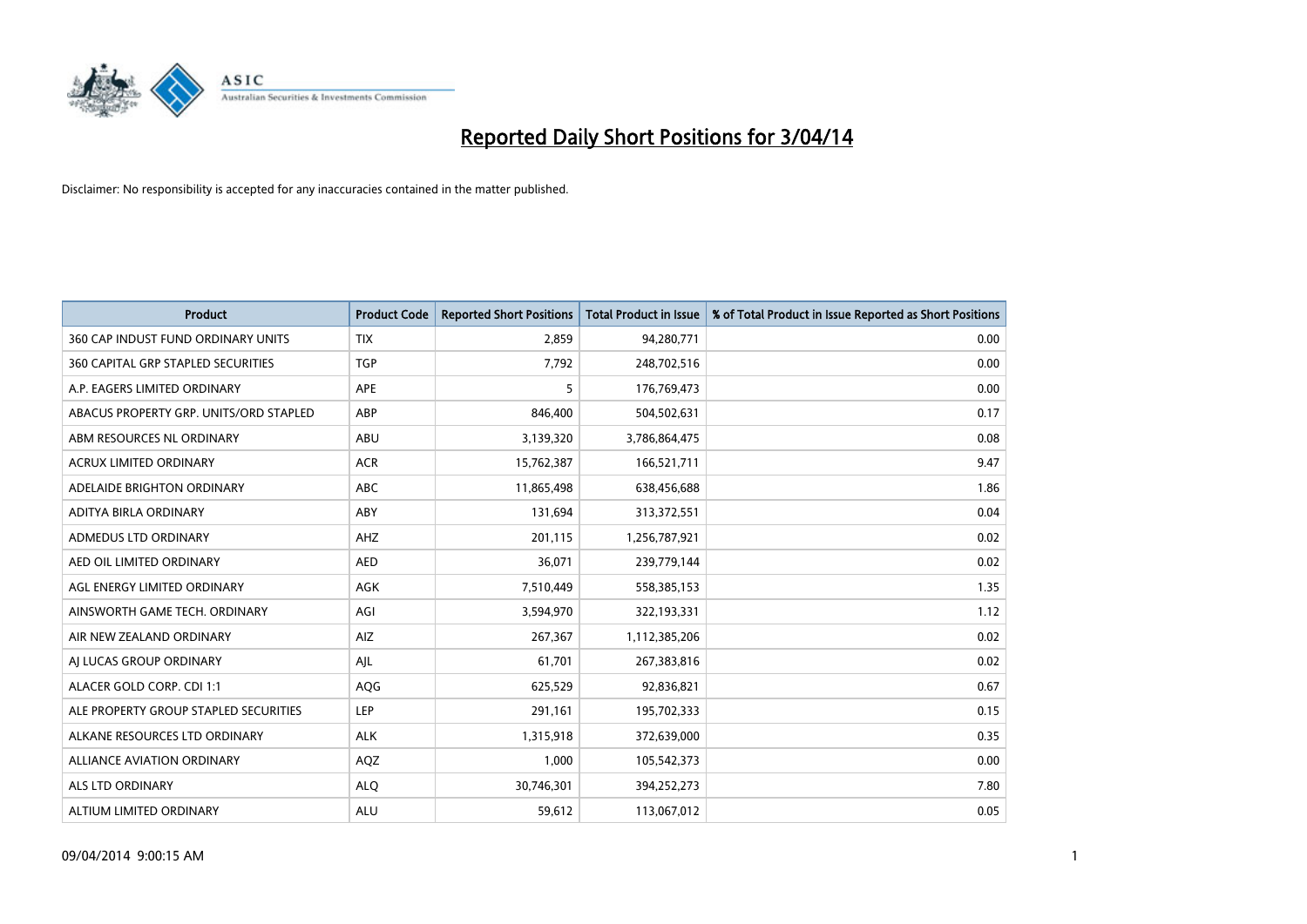

| <b>Product</b>                          | <b>Product Code</b> | <b>Reported Short Positions</b> | <b>Total Product in Issue</b> | % of Total Product in Issue Reported as Short Positions |
|-----------------------------------------|---------------------|---------------------------------|-------------------------------|---------------------------------------------------------|
| ALTONA MINING LTD ORDINARY              | <b>AOH</b>          | 230,874                         | 532,234,704                   | 0.04                                                    |
| ALUMINA LIMITED ORDINARY                | AWC                 | 81,494,664                      | 2,806,225,615                 | 2.90                                                    |
| AMALGAMATED HOLDINGS ORDINARY           | AHD                 | 4.766                           | 157,854,701                   | 0.00                                                    |
| AMCOM TELECOMM. ORDINARY                | AMM                 | 1,065,998                       | 244,557,101                   | 0.44                                                    |
| AMCOR LIMITED ORDINARY                  | AMC                 | 4,169,587                       | 1,206,684,923                 | 0.35                                                    |
| AMP LIMITED ORDINARY                    | AMP                 | 40,920,821                      | 2,957,737,964                 | 1.38                                                    |
| ANSELL LIMITED ORDINARY                 | <b>ANN</b>          | 4,617,307                       | 152,937,881                   | 3.02                                                    |
| ANTARES ENERGY LTD ORDINARY             | AZZ                 | 951,266                         | 255,000,000                   | 0.37                                                    |
| ANZ BANKING GRP LTD ORDINARY            | ANZ                 | 7,470,491                       | 2,744,118,670                 | 0.27                                                    |
| APA GROUP STAPLED SECURITIES            | <b>APA</b>          | 24,606,851                      | 835,750,807                   | 2.94                                                    |
| APN NEWS & MEDIA ORDINARY               | <b>APN</b>          | 3,486,514                       | 1,029,041,356                 | 0.34                                                    |
| AQUARIUS PLATINUM. ORDINARY             | AQP                 | 3,021,307                       | 487,782,536                   | 0.62                                                    |
| AQUILA RESOURCES ORDINARY               | <b>AQA</b>          | 11,609,153                      | 411,804,442                   | 2.82                                                    |
| ARAFURA RESOURCE LTD ORDINARY           | ARU                 | 38,002                          | 441,270,644                   | 0.01                                                    |
| ARB CORPORATION ORDINARY                | <b>ARP</b>          | 1,530,126                       | 72,493,302                    | 2.11                                                    |
| ARDENT LEISURE GROUP STAPLED SECURITIES | AAD                 | 3,195,123                       | 405,055,708                   | 0.79                                                    |
| ARENA REIT. ORDINARY UNITS              | <b>ARF</b>          | 33,164                          | 211,495,653                   | 0.02                                                    |
| ARISTOCRAT LEISURE ORDINARY             | <b>ALL</b>          | 8,702,717                       | 551,418,047                   | 1.58                                                    |
| ARRIUM LTD ORDINARY                     | ARI                 | 25,738,951                      | 1,361,469,008                 | 1.89                                                    |
| ASCIANO LIMITED ORDINARY                | <b>AIO</b>          | 8,309,055                       | 975,385,664                   | 0.85                                                    |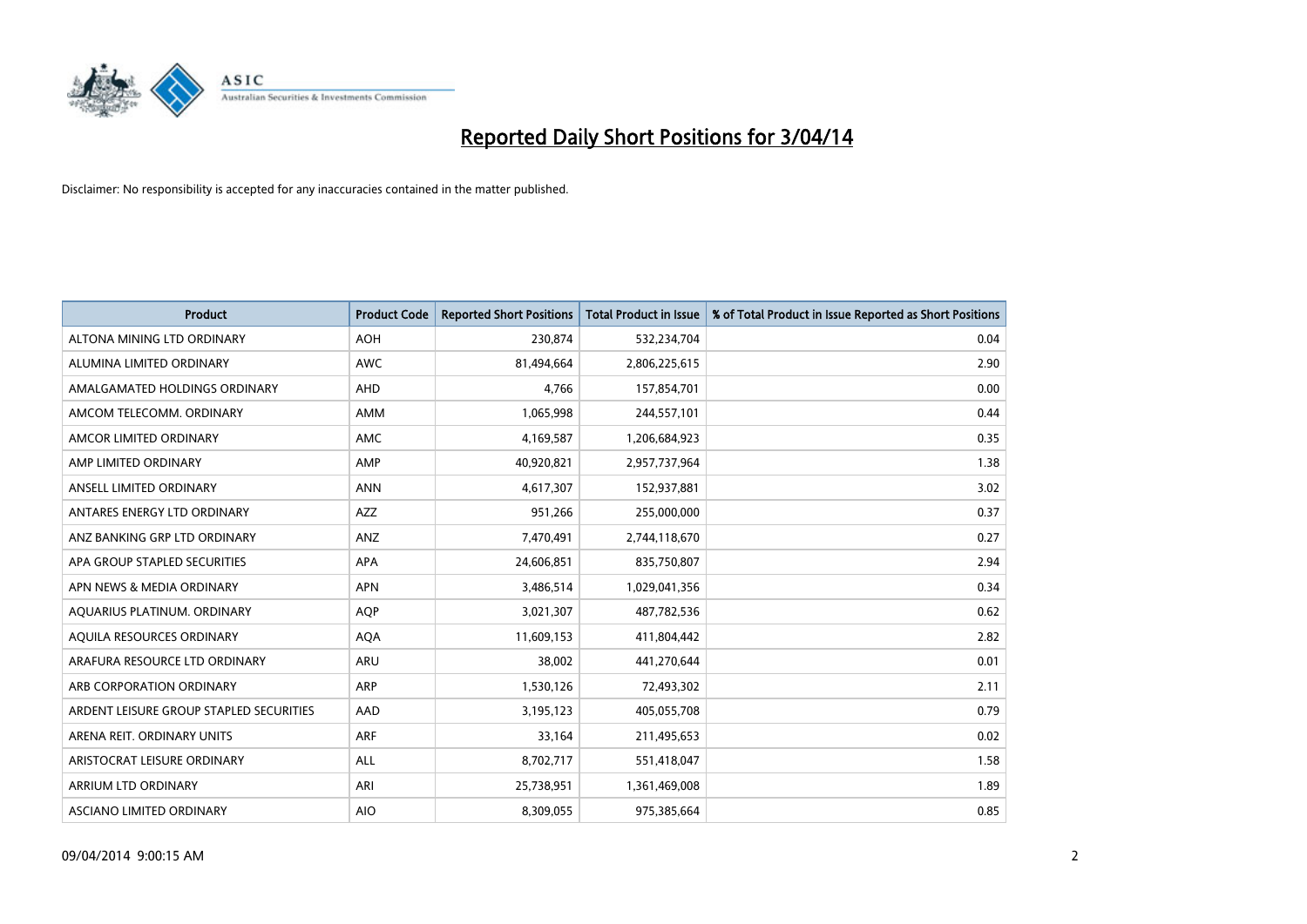

| <b>Product</b>                            | <b>Product Code</b> | <b>Reported Short Positions</b> | <b>Total Product in Issue</b> | % of Total Product in Issue Reported as Short Positions |
|-------------------------------------------|---------------------|---------------------------------|-------------------------------|---------------------------------------------------------|
| ASG GROUP LIMITED ORDINARY                | <b>ASZ</b>          | 553,838                         | 206,720,839                   | 0.27                                                    |
| ASPEN GROUP ORD/UNITS STAPLED             | <b>APZ</b>          | 76,543                          | 119,946,366                   | 0.06                                                    |
| ASTRO JAP PROP GROUP STAPLED US PROHIBIT. | AJA                 | 25,070                          | 67,211,752                    | 0.04                                                    |
| ASX LIMITED ORDINARY                      | ASX                 | 4,177,283                       | 193,595,162                   | 2.16                                                    |
| ATLAS IRON LIMITED ORDINARY               | <b>AGO</b>          | 102,973,888                     | 915,496,158                   | 11.25                                                   |
| AUCKLAND INTERNATION DEFERRED SETTLEMENT  | <b>AIADA</b>        | 3,669                           | 1,190,308,041                 | 0.00                                                    |
| AURIZON HOLDINGS LTD ORDINARY             | AZJ                 | 32,393,414                      | 2,137,284,503                 | 1.52                                                    |
| AURORA OIL & GAS ORDINARY                 | AUT                 | 4,442,828                       | 448,785,778                   | 0.99                                                    |
| <b>AUSDRILL LIMITED ORDINARY</b>          | ASL                 | 29,150,499                      | 312,277,224                   | 9.33                                                    |
| AUSENCO LIMITED ORDINARY                  | AAX                 | 1,907,241                       | 168,449,799                   | 1.13                                                    |
| AUSTAL LIMITED ORDINARY                   | ASB                 | 327,600                         | 346, 379, 377                 | 0.09                                                    |
| <b>AUSTBROKERS HOLDINGS ORDINARY</b>      | <b>AUB</b>          | 971                             | 59,642,171                    | 0.00                                                    |
| AUSTIN ENGINEERING ORDINARY               | ANG                 | 1,171,312                       | 84,274,004                    | 1.39                                                    |
| AUSTRALAND PROPERTY STAPLED SECURITY      | <b>ALZ</b>          | 3,131,079                       | 578,984,528                   | 0.54                                                    |
| AUSTRALIAN AGRICULT, ORDINARY             | <b>AAC</b>          | 3,991,690                       | 532,294,404                   | 0.75                                                    |
| AUSTRALIAN EDUCATION UNITS                | <b>AEU</b>          | 162,286                         | 205,069,661                   | 0.08                                                    |
| AUSTRALIAN FOUNDAT. ORDINARY              | AFI                 | 638                             | 1,049,055,166                 | 0.00                                                    |
| AUSTRALIAN INFR LTD ORDINARY              | <b>AIX</b>          | 20,098                          | 620,733,944                   | 0.00                                                    |
| AUSTRALIAN PHARM, ORDINARY                | API                 | 11,315,251                      | 488,115,883                   | 2.32                                                    |
| AUTOMOTIVE HOLDINGS ORDINARY              | AHE                 | 884,682                         | 293,530,972                   | 0.30                                                    |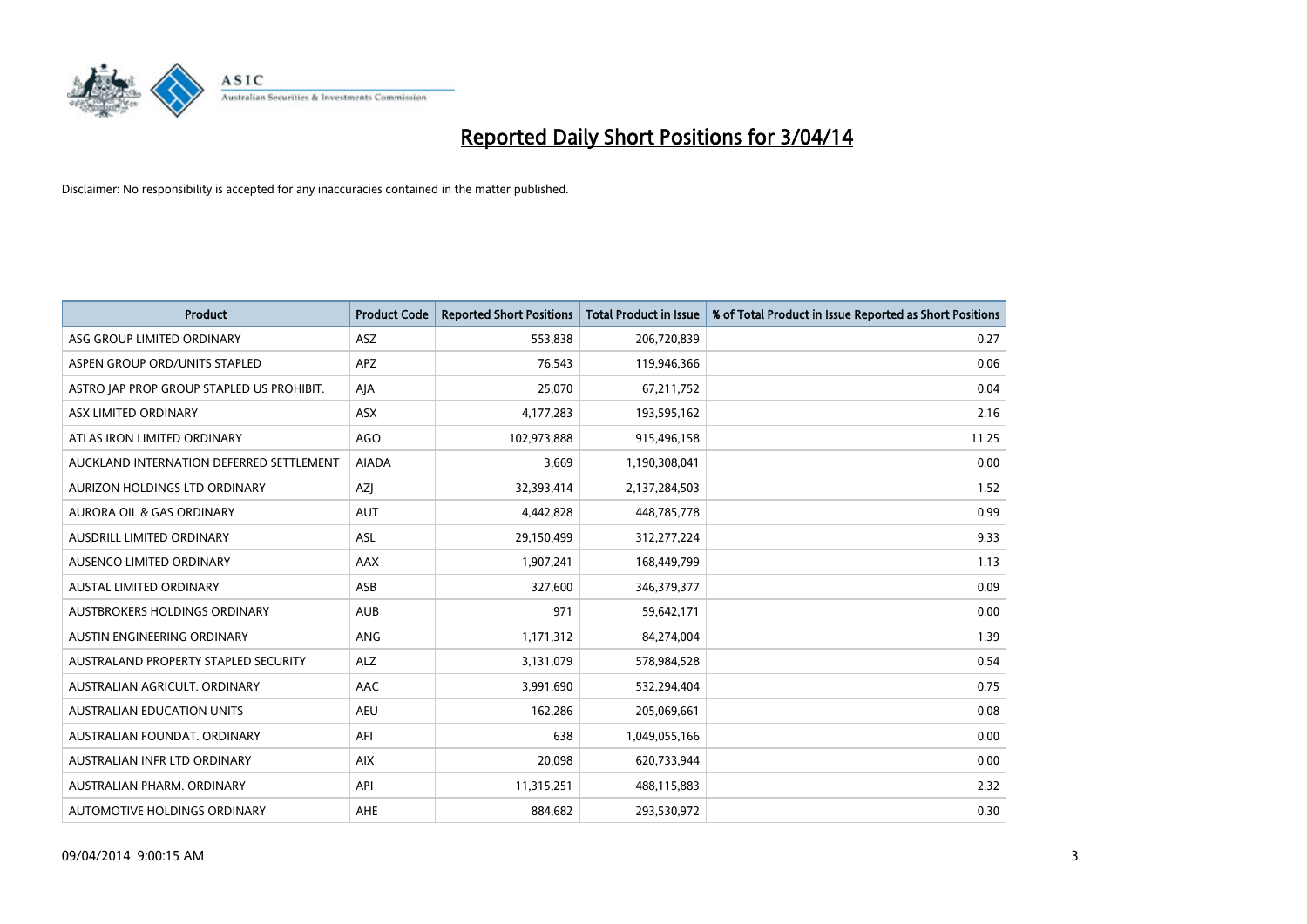

| <b>Product</b>                       | <b>Product Code</b> | <b>Reported Short Positions</b> | <b>Total Product in Issue</b> | % of Total Product in Issue Reported as Short Positions |
|--------------------------------------|---------------------|---------------------------------|-------------------------------|---------------------------------------------------------|
| AVEO GROUP STAPLED SECURITIES        | <b>AOG</b>          | 11,243,309                      | 500,111,460                   | 2.25                                                    |
| AWE LIMITED ORDINARY                 | <b>AWE</b>          | 664,456                         | 522,696,385                   | 0.13                                                    |
| AZONTO PET LTD ORDINARY              | <b>APY</b>          | 1                               | 1,158,625,100                 | 0.00                                                    |
| <b>BANDANNA ENERGY ORDINARY</b>      | <b>BND</b>          | 27,081,588                      | 528,481,199                   | 5.12                                                    |
| BANK OF QUEENSLAND. ORDINARY         | <b>BOQ</b>          | 4,038,575                       | 322,566,581                   | 1.25                                                    |
| <b>BANNERMAN RESOURCES ORDINARY</b>  | <b>BMN</b>          | 47                              | 322,885,298                   | 0.00                                                    |
| <b>BASE RES LIMITED ORDINARY</b>     | <b>BSE</b>          | 6,431,779                       | 561,840,029                   | 1.14                                                    |
| BATHURST RES LTD. ORDINARY           | <b>BRL</b>          | 11,254,081                      | 821,457,725                   | 1.37                                                    |
| <b>BC IRON LIMITED ORDINARY</b>      | <b>BCI</b>          | 1,903,491                       | 124,028,630                   | 1.53                                                    |
| BEACH ENERGY LIMITED ORDINARY        | <b>BPT</b>          | 18,926,797                      | 1,289,179,060                 | 1.47                                                    |
| BEADELL RESOURCE LTD ORDINARY        | <b>BDR</b>          | 51,695,732                      | 790,777,280                   | 6.54                                                    |
| BEGA CHEESE LTD ORDINARY             | <b>BGA</b>          | 601,209                         | 152,245,802                   | 0.39                                                    |
| BENDIGO AND ADELAIDE ORDINARY        | <b>BEN</b>          | 12,031,546                      | 412,684,737                   | 2.92                                                    |
| BENITEC BIOPHARMA ORDINARY           | <b>BLT</b>          | 22,357                          | 100,177,526                   | 0.02                                                    |
| BENTHAM IMF LTD ORDINARY             | <b>IMF</b>          | 4,155,526                       | 164,380,143                   | 2.53                                                    |
| BERKELEY RESOURCES ORDINARY          | <b>BKY</b>          | 131,002                         | 180,361,323                   | 0.07                                                    |
| BETASHARES ASX RES ETF UNITS         | <b>ORE</b>          | 517,432                         | 3,022,150                     | 17.12                                                   |
| BETASHARESCASHETF ETF UNITS          | AAA                 | 28,000                          | 6,440,688                     | 0.43                                                    |
| <b>BHP BILLITON LIMITED ORDINARY</b> | <b>BHP</b>          | 11,236,153                      | 3,211,691,105                 | 0.35                                                    |
| <b>BILLABONG ORDINARY</b>            | <b>BBG</b>          | 13,201,752                      | 990,370,034                   | 1.33                                                    |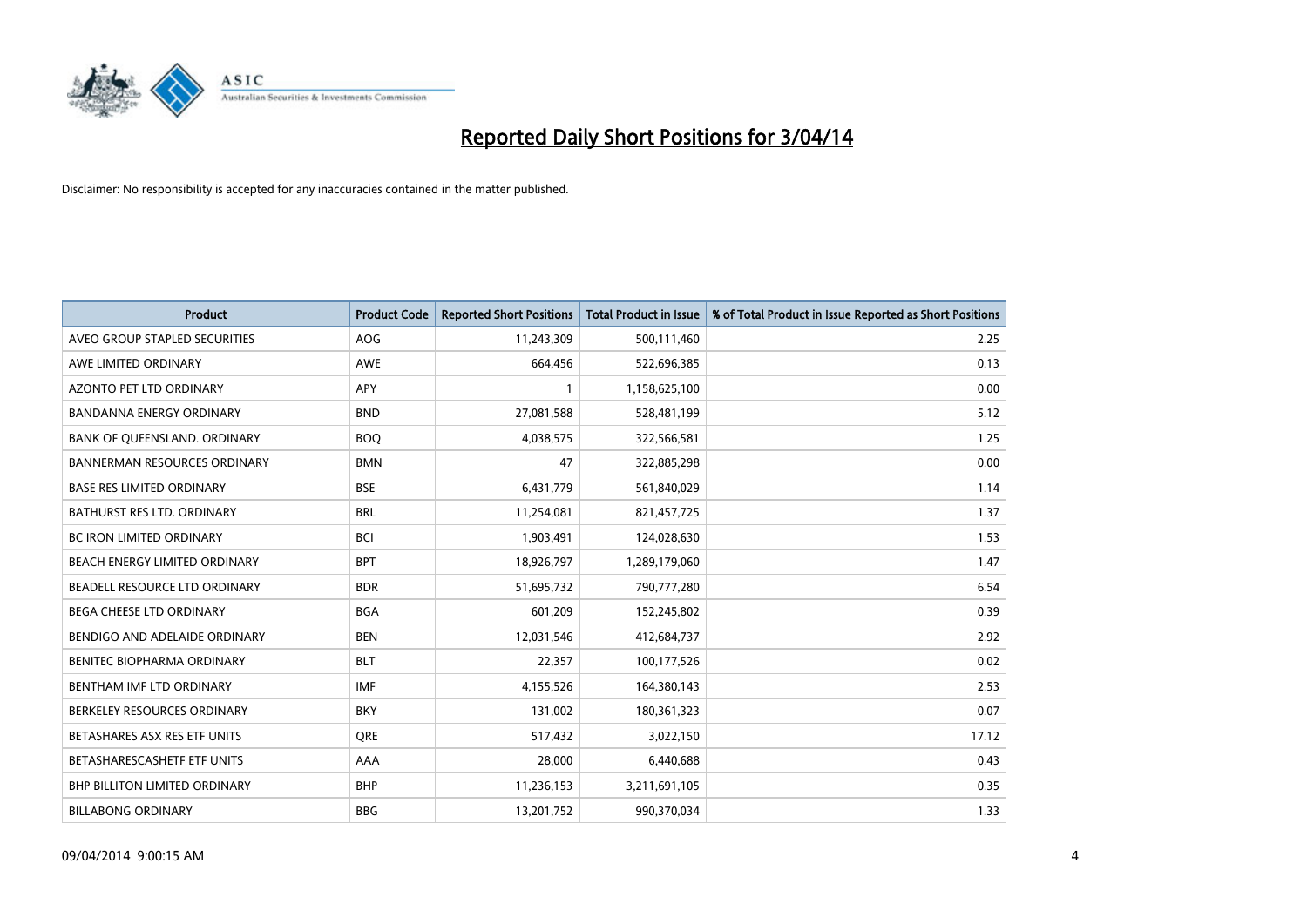

| <b>Product</b>                                | <b>Product Code</b> | <b>Reported Short Positions</b> | <b>Total Product in Issue</b> | % of Total Product in Issue Reported as Short Positions |
|-----------------------------------------------|---------------------|---------------------------------|-------------------------------|---------------------------------------------------------|
| <b>BIONOMICS LIMITED ORDINARY</b>             | <b>BNO</b>          | 325,501                         | 417,331,567                   | 0.08                                                    |
| BLACKMORES LIMITED ORDINARY                   | BKL                 | 5,629                           | 17,046,032                    | 0.03                                                    |
| <b>BLACKTHORN RESOURCES ORD US PROHIBITED</b> | <b>BTR</b>          | 275,589                         | 164,285,950                   | 0.17                                                    |
| <b>BLUESCOPE STEEL LTD ORDINARY</b>           | <b>BSL</b>          | 6,851,057                       | 558,733,728                   | 1.23                                                    |
| <b>BOART LONGYEAR ORDINARY</b>                | <b>BLY</b>          | 46,647,868                      | 461,163,412                   | 10.12                                                   |
| <b>BOOM LOGISTICS ORDINARY</b>                | <b>BOL</b>          | 150,000                         | 474,868,764                   | 0.03                                                    |
| BORAL LIMITED, ORDINARY                       | <b>BLD</b>          | 24,829,908                      | 782,736,249                   | 3.17                                                    |
| <b>BRADKEN LIMITED ORDINARY</b>               | <b>BKN</b>          | 18,619,664                      | 171,027,249                   | 10.89                                                   |
| <b>BRAMBLES LIMITED ORDINARY</b>              | <b>BXB</b>          | 1,230,028                       | 1,562,854,762                 | 0.08                                                    |
| <b>BREVILLE GROUP LTD ORDINARY</b>            | <b>BRG</b>          | 2,058,927                       | 130,095,322                   | 1.58                                                    |
| <b>BRICKWORKS LIMITED ORDINARY</b>            | <b>BKW</b>          | 24,567                          | 148,038,996                   | 0.02                                                    |
| <b>BROCKMAN MINING LTD ORDINARY</b>           | <b>BCK</b>          | 690,036                         | 8,381,982,131                 | 0.01                                                    |
| BT INVESTMENT MNGMNT ORDINARY                 | <b>BTT</b>          | 220,758                         | 282,727,073                   | 0.08                                                    |
| <b>BURU ENERGY ORDINARY</b>                   | <b>BRU</b>          | 13,745,255                      | 298,505,530                   | 4.60                                                    |
| <b>BWP TRUST ORDINARY UNITS</b>               | <b>BWP</b>          | 6,757,173                       | 634,395,195                   | 1.07                                                    |
| CABCHARGE AUSTRALIA ORDINARY                  | CAB                 | 8,768,214                       | 120,430,683                   | 7.28                                                    |
| CALTEX AUSTRALIA ORDINARY                     | <b>CTX</b>          | 1,942,803                       | 270,000,000                   | 0.72                                                    |
| CARDNO LIMITED ORDINARY                       | CDD                 | 6,790,553                       | 160,954,250                   | 4.22                                                    |
| <b>CARINDALE PROPERTY UNIT</b>                | <b>CDP</b>          | 501                             | 70,000,000                    | 0.00                                                    |
| CARNARVON PETROLEUM ORDINARY                  | <b>CVN</b>          | 734                             | 986,565,952                   | 0.00                                                    |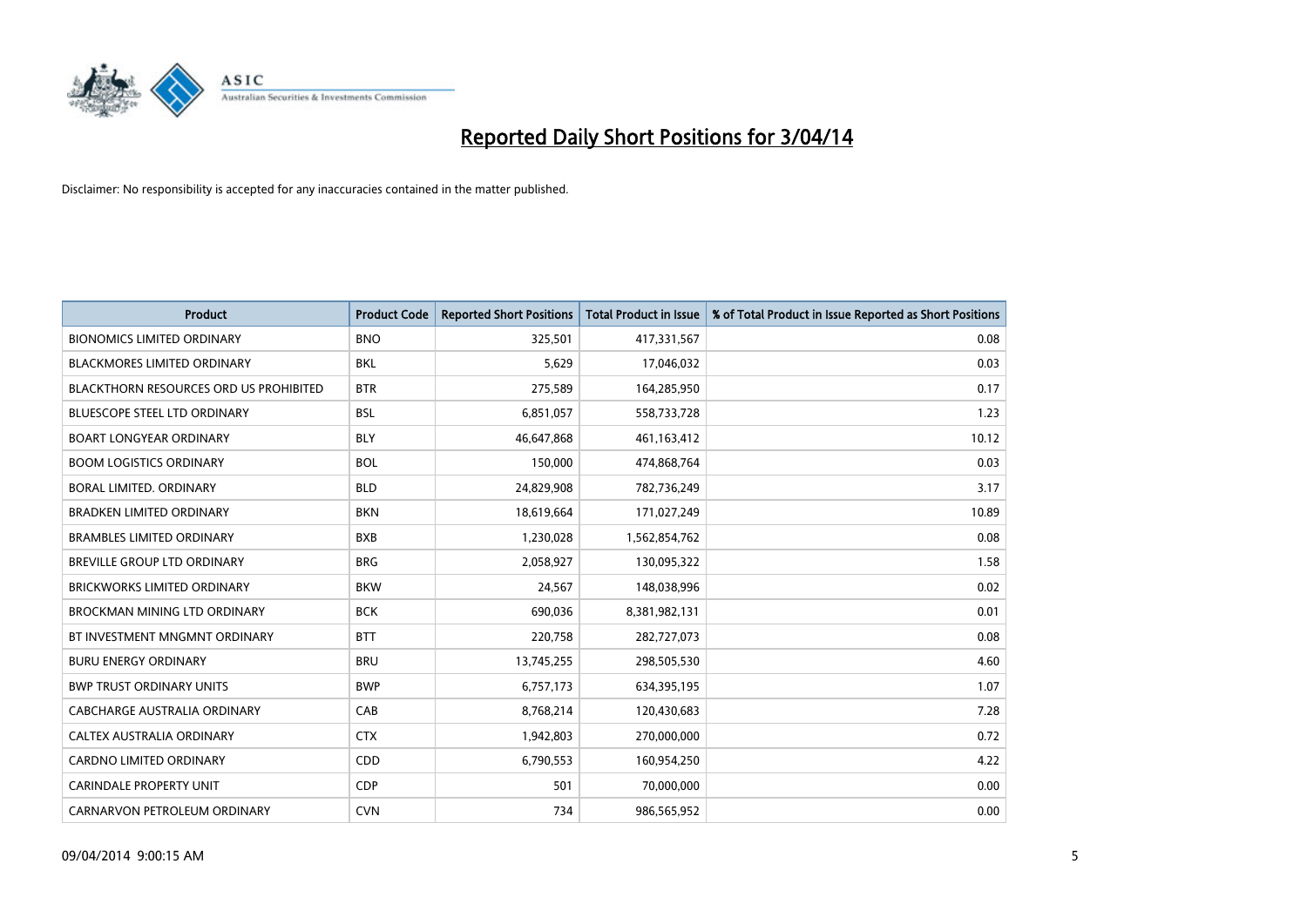

| <b>Product</b>                           | <b>Product Code</b> | <b>Reported Short Positions</b> | <b>Total Product in Issue</b> | % of Total Product in Issue Reported as Short Positions |
|------------------------------------------|---------------------|---------------------------------|-------------------------------|---------------------------------------------------------|
| CARSALES.COM LTD ORDINARY                | <b>CRZ</b>          | 7,158,453                       | 237,773,965                   | 3.01                                                    |
| <b>CASH CONVERTERS ORDINARY</b>          | <b>CCV</b>          | 12,267,682                      | 426,302,767                   | 2.88                                                    |
| CEDAR WOODS PROP. ORDINARY               | <b>CWP</b>          | 83,663                          | 73,732,683                    | 0.11                                                    |
| CENTRAL PETROLEUM ORDINARY               | <b>CTP</b>          | 554,334                         | 309,220,273                   | 0.18                                                    |
| <b>CERAMIC FUEL CELLS ORDINARY</b>       | <b>CFU</b>          | 503,830                         | 1,771,524,324                 | 0.03                                                    |
| CFS RETAIL TRUST GRP STAPLED SECURITIES  | <b>CFX</b>          | 71,161,618                      | 3,018,050,810                 | 2.36                                                    |
| <b>CHALLENGER DIV.PRO. STAPLED UNITS</b> | <b>CDI</b>          | 144,848                         | 214,101,013                   | 0.07                                                    |
| <b>CHALLENGER LIMITED ORDINARY</b>       | <b>CGF</b>          | 1,076,059                       | 530,862,585                   | 0.20                                                    |
| CHARTER HALL GROUP STAPLED US PROHIBIT.  | <b>CHC</b>          | 330,265                         | 347,925,558                   | 0.09                                                    |
| <b>CHARTER HALL RETAIL UNITS</b>         | <b>COR</b>          | 10,651,167                      | 369,040,750                   | 2.89                                                    |
| <b>CHORUS LIMITED ORDINARY</b>           | <b>CNU</b>          | 154,978                         | 396,369,767                   | 0.04                                                    |
| CITIGOLD CORP LTD ORDINARY               | <b>CTO</b>          | 153,427                         | 1,495,764,906                 | 0.01                                                    |
| CLINUVEL PHARMACEUT. ORDINARY            | <b>CUV</b>          | 600                             | 38,217,038                    | 0.00                                                    |
| COAL OF AFRICA LTD ORDINARY              | <b>CZA</b>          | 426                             | 1,048,368,613                 | 0.00                                                    |
| <b>COALSPUR MINES LTD ORDINARY</b>       | <b>CPL</b>          | 6,368,205                       | 641,394,435                   | 0.99                                                    |
| COBAR CONSOLIDATED ORDINARY              | CCU                 | 100,000                         | 329,715,353                   | 0.03                                                    |
| COCA-COLA AMATIL ORDINARY                | <b>CCL</b>          | 15,724,670                      | 763,590,249                   | 2.06                                                    |
| COCHLEAR LIMITED ORDINARY                | <b>COH</b>          | 9,933,102                       | 57,062,020                    | 17.41                                                   |
| <b>COCKATOO COAL ORDINARY</b>            | <b>COK</b>          | 167,987                         | 4,529,134,266                 | 0.00                                                    |
| CODAN LIMITED ORDINARY                   | <b>CDA</b>          | 588,468                         | 176,969,924                   | 0.33                                                    |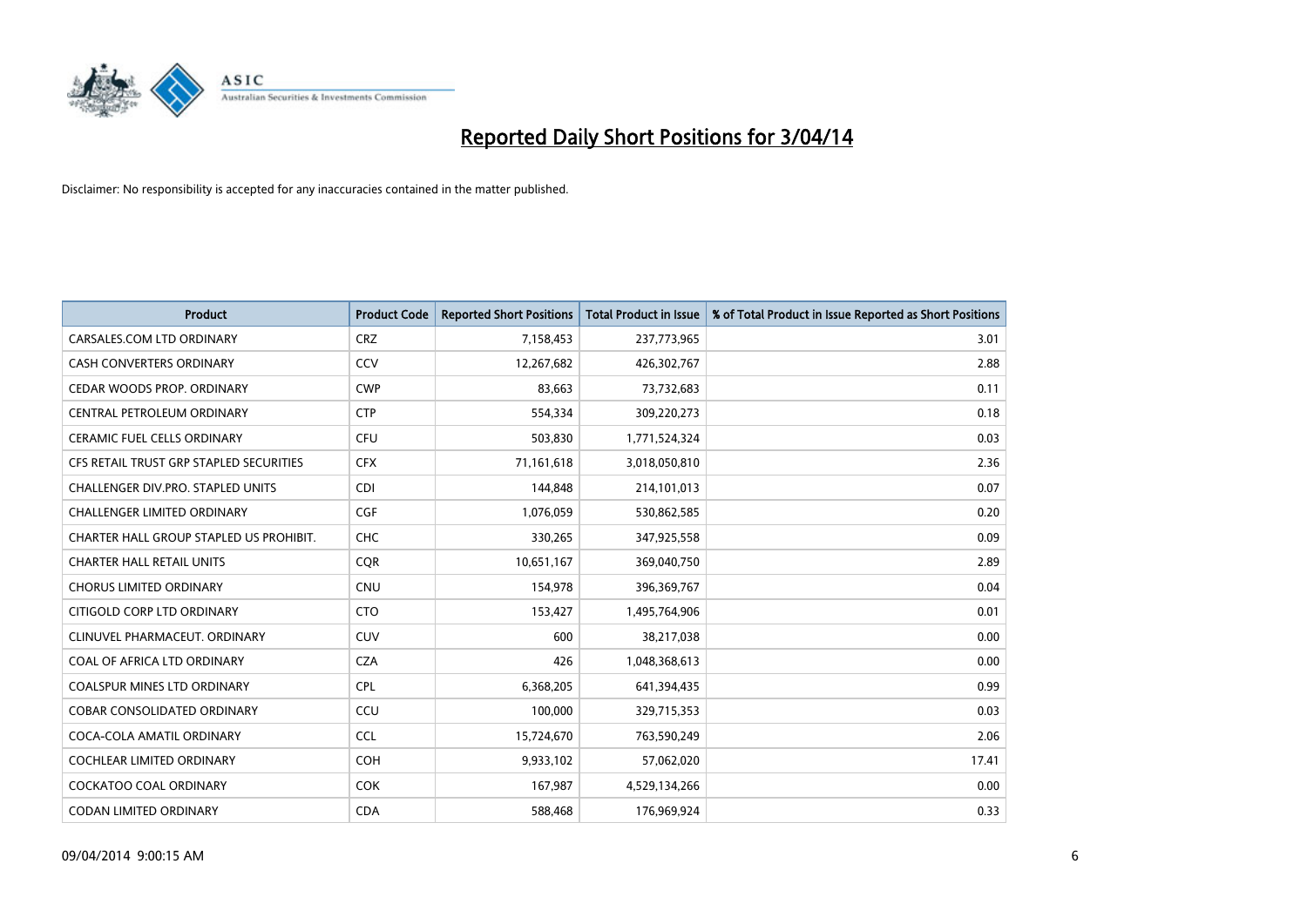

| <b>Product</b>                          | <b>Product Code</b> | <b>Reported Short Positions</b> | <b>Total Product in Issue</b> | % of Total Product in Issue Reported as Short Positions |
|-----------------------------------------|---------------------|---------------------------------|-------------------------------|---------------------------------------------------------|
| <b>COFFEY INTERNATIONAL ORDINARY</b>    | <b>COF</b>          | 18,923                          | 255,833,165                   | 0.01                                                    |
| <b>COKAL LTD ORDINARY</b>               | <b>CKA</b>          | 13,650                          | 471,103,926                   | 0.00                                                    |
| <b>COLLECTION HOUSE ORDINARY</b>        | <b>CLH</b>          | 2,241,709                       | 128,969,148                   | 1.74                                                    |
| <b>COLLINS FOODS LTD ORDINARY</b>       | <b>CKF</b>          | 19,761                          | 93,000,003                    | 0.02                                                    |
| COMMONWEALTH BANK, ORDINARY             | <b>CBA</b>          | 8,038,375                       | 1,611,928,836                 | 0.50                                                    |
| COMMONWEALTH PROP ORDINARY UNITS        | <b>CPA</b>          | 149,967                         | 2,347,003,413                 | 0.01                                                    |
| <b>COMPASS RESOURCES ORDINARY</b>       | <b>CMR</b>          | 7,472                           | 1,403,744,100                 | 0.00                                                    |
| COMPUTERSHARE LTD ORDINARY              | <b>CPU</b>          | 12,106,788                      | 556,203,079                   | 2.18                                                    |
| <b>COOPER ENERGY LTD ORDINARY</b>       | <b>COE</b>          | 102,958                         | 329,235,509                   | 0.03                                                    |
| <b>CORP TRAVEL LIMITED ORDINARY</b>     | <b>CTD</b>          | 79,740                          | 89,890,762                    | 0.09                                                    |
| COVER-MORE GRP LTD ORDINARY             | <b>CVO</b>          | 3,248,691                       | 317,750,000                   | 1.02                                                    |
| <b>CREDIT CORP GROUP ORDINARY</b>       | <b>CCP</b>          | 257,246                         | 46,131,882                    | 0.56                                                    |
| <b>CROMWELL PROP STAPLED SECURITIES</b> | <b>CMW</b>          | 15,011,282                      | 1,724,697,156                 | 0.87                                                    |
| <b>CROWE HORWATH AUS ORDINARY</b>       | <b>CRH</b>          | 991,571                         | 273,005,429                   | 0.36                                                    |
| <b>CROWN RESORTS LTD ORDINARY</b>       | <b>CWN</b>          | 4,178,393                       | 728,394,185                   | 0.57                                                    |
| <b>CSG LIMITED ORDINARY</b>             | CSV                 | 8,001                           | 278,973,075                   | 0.00                                                    |
| <b>CSL LIMITED ORDINARY</b>             | <b>CSL</b>          | 745,145                         | 483,639,723                   | 0.15                                                    |
| <b>CSR LIMITED ORDINARY</b>             | <b>CSR</b>          | 14,928,982                      | 506,000,315                   | 2.95                                                    |
| <b>CUDECO LIMITED ORDINARY</b>          | CDU                 | 8,821,654                       | 234,033,408                   | 3.77                                                    |
| DART ENERGY LTD ORDINARY                | <b>DTE</b>          | 4,331,874                       | 1,108,752,733                 | 0.39                                                    |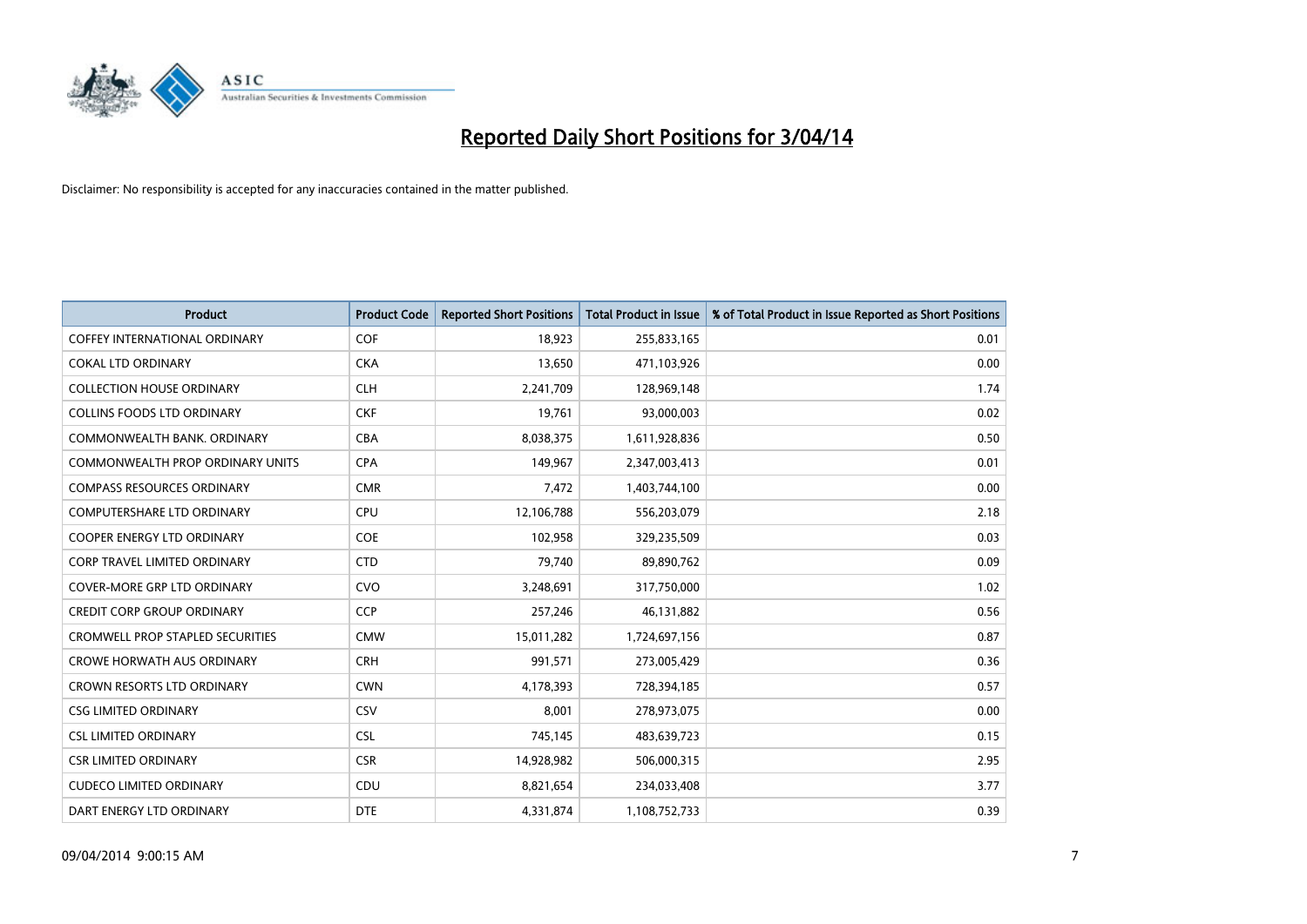

| <b>Product</b>                     | <b>Product Code</b> | <b>Reported Short Positions</b> | <b>Total Product in Issue</b> | % of Total Product in Issue Reported as Short Positions |
|------------------------------------|---------------------|---------------------------------|-------------------------------|---------------------------------------------------------|
| DATA#3 LIMITED ORDINARY            | <b>DTL</b>          | 219,798                         | 153,974,950                   | 0.14                                                    |
| DAVID JONES LIMITED ORDINARY       | <b>DIS</b>          | 27,939,962                      | 537,137,845                   | 5.20                                                    |
| DECMIL GROUP LIMITED ORDINARY      | <b>DCG</b>          | 1,767,565                       | 168,657,794                   | 1.05                                                    |
| DEEP YELLOW LIMITED ORDINARY       | <b>DYL</b>          | 1,600,000                       | 1,617,041,367                 | 0.10                                                    |
| DEVINE LIMITED ORDINARY            | <b>DVN</b>          | 10,000                          | 158,730,556                   | 0.01                                                    |
| DEXUS PROPERTY GROUP STAPLED UNITS | <b>DXS</b>          | 7,467,599                       | 5,379,489,824                 | 0.14                                                    |
| DICK SMITH HLDGS ORDINARY          | <b>DSH</b>          | 12,579,542                      | 236,511,364                   | 5.32                                                    |
| DISCOVERY METALS LTD ORDINARY      | <b>DML</b>          | 4,387,895                       | 560,034,418                   | 0.78                                                    |
| DOMINO PIZZA ENTERPR ORDINARY      | <b>DMP</b>          | 1,716,066                       | 85,915,713                    | 2.00                                                    |
| DONACO INTERNATIONAL ORDINARY      | <b>DNA</b>          | 1,823,275                       | 430,199,612                   | 0.42                                                    |
| DOWNER EDI LIMITED ORDINARY        | <b>DOW</b>          | 16,053,864                      | 435,399,975                   | 3.69                                                    |
| DRAGON MINING LTD ORDINARY         | <b>DRA</b>          | 50,000                          | 88,840,613                    | 0.06                                                    |
| DRILLSEARCH ENERGY ORDINARY        | <b>DLS</b>          | 12,802,903                      | 432,965,895                   | 2.96                                                    |
| DUET GROUP STAPLED US PROHIBIT.    | <b>DUE</b>          | 17,834,623                      | 1,317,809,323                 | 1.35                                                    |
| DULUXGROUP LIMITED ORDINARY        | <b>DLX</b>          | 1,953,407                       | 381,093,950                   | 0.51                                                    |
| DWS LTD ORDINARY                   | <b>DWS</b>          | 7,001                           | 132,362,763                   | 0.01                                                    |
| ECHO ENTERTAINMENT ORDINARY        | EGP                 | 33,928,371                      | 825,672,730                   | 4.11                                                    |
| <b>ELDERS LIMITED ORDINARY</b>     | <b>ELD</b>          | 19,851,311                      | 455,013,329                   | 4.36                                                    |
| ELEMENTAL MINERALS ORDINARY        | <b>ELM</b>          | 170,287                         | 303,263,391                   | 0.06                                                    |
| <b>EMECO HOLDINGS ORDINARY</b>     | <b>EHL</b>          | 16,501,294                      | 599,675,707                   | 2.75                                                    |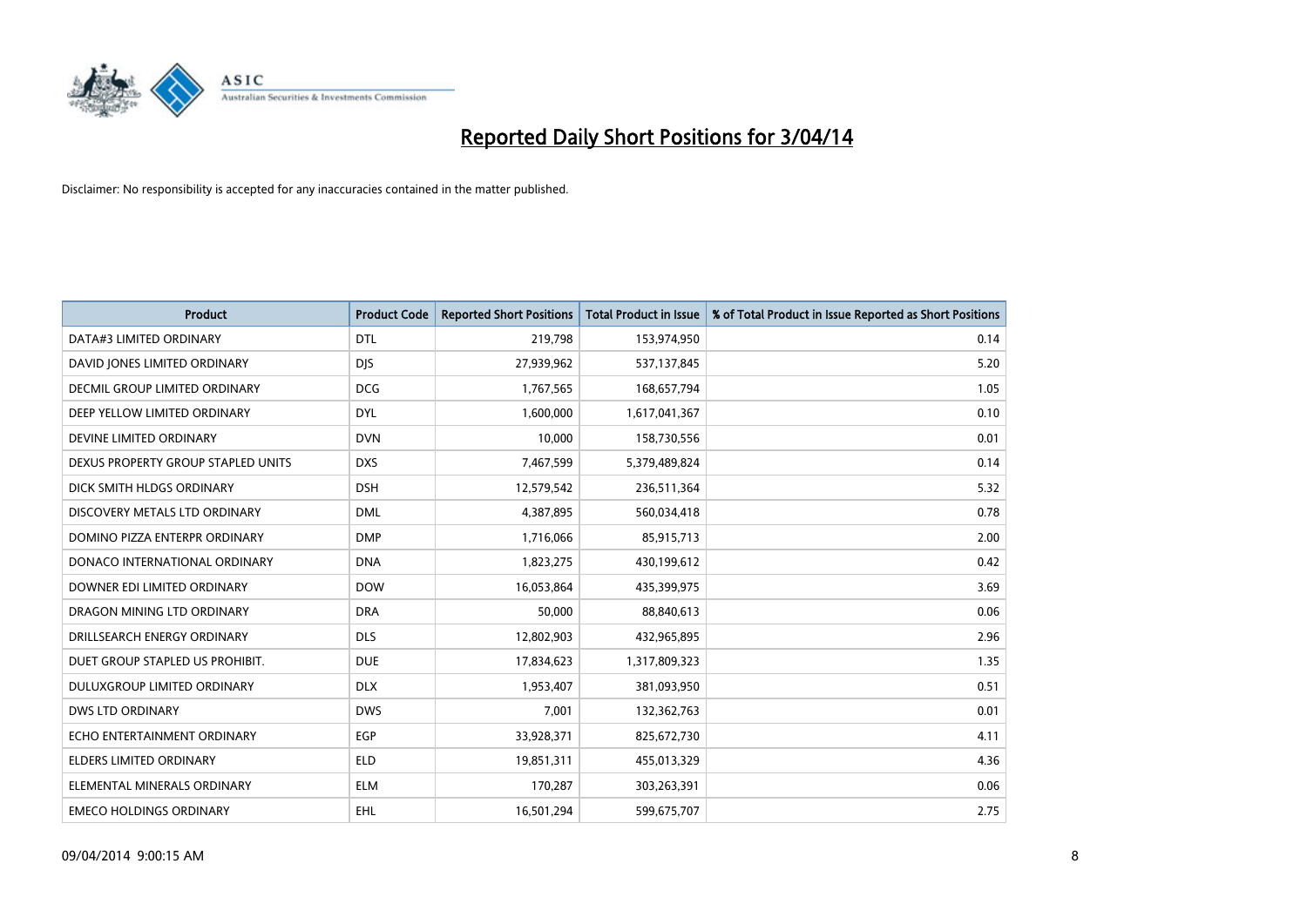

| <b>Product</b>                         | <b>Product Code</b> | <b>Reported Short Positions</b> | <b>Total Product in Issue</b> | % of Total Product in Issue Reported as Short Positions |
|----------------------------------------|---------------------|---------------------------------|-------------------------------|---------------------------------------------------------|
| <b>ENDEAVOUR MIN CORP CDI 1:1</b>      | <b>EVR</b>          | 31,265                          | 68,203,015                    | 0.05                                                    |
| ENERGY RESOURCES ORDINARY 'A'          | ERA                 | 8,041,781                       | 517,725,062                   | 1.55                                                    |
| <b>ENERGY WORLD CORPOR, ORDINARY</b>   | <b>EWC</b>          | 42,883,045                      | 1,734,166,672                 | 2.47                                                    |
| ENVESTRA LIMITED ORDINARY              | <b>ENV</b>          | 670,948                         | 1,796,808,474                 | 0.04                                                    |
| EQUATORIAL RES LTD ORDINARY            | EQX                 | 2,042                           | 122,185,353                   | 0.00                                                    |
| ERM POWER LIMITED ORDINARY             | EPW                 | 1,299,848                       | 239,269,727                   | 0.54                                                    |
| ESERVGLOBAL LIMITED ORDINARY           | ESV                 | 2,000,000                       | 253,545,997                   | 0.79                                                    |
| ETHANE PIPELINE STAPLED SECURITIES     | <b>EPX</b>          | 9,488                           | 69,302,275                    | 0.01                                                    |
| EVOLUTION MINING LTD ORDINARY          | <b>EVN</b>          | 28,998,575                      | 709,989,453                   | 4.08                                                    |
| FAIRFAX MEDIA LTD ORDINARY             | <b>FXI</b>          | 110,588,101                     | 2,351,955,725                 | 4.70                                                    |
| FANTASTIC HOLDINGS ORDINARY            | FAN                 | 19,007                          | 103,068,398                   | 0.02                                                    |
| <b>FAR LTD ORDINARY</b>                | <b>FAR</b>          | 36,779,070                      | 2,499,846,742                 | 1.47                                                    |
| FEDERATION CNTRES ORD/UNIT STAPLED SEC | FDC                 | 4,447,785                       | 1,427,641,565                 | 0.31                                                    |
| FISHER & PAYKEL H. ORDINARY            | FPH                 | 1,621,730                       | 551,114,557                   | 0.29                                                    |
| FLEETWOOD CORP ORDINARY                | <b>FWD</b>          | 2,541,433                       | 60,522,619                    | 4.20                                                    |
| FLETCHER BUILDING ORDINARY             | <b>FBU</b>          | 1,570,337                       | 687,854,788                   | 0.23                                                    |
| FLEXIGROUP LIMITED ORDINARY            | <b>FXL</b>          | 1,070,396                       | 304,096,060                   | 0.35                                                    |
| FLIGHT CENTRE TRAVEL ORDINARY          | <b>FLT</b>          | 6,013,456                       | 100,558,707                   | 5.98                                                    |
| FLINDERS MINES LTD ORDINARY            | <b>FMS</b>          | 4,359,733                       | 2,100,866,748                 | 0.21                                                    |
| FOCUS MINERALS LTD ORDINARY            | <b>FML</b>          | 10,000,000                      | 9,137,375,877                 | 0.11                                                    |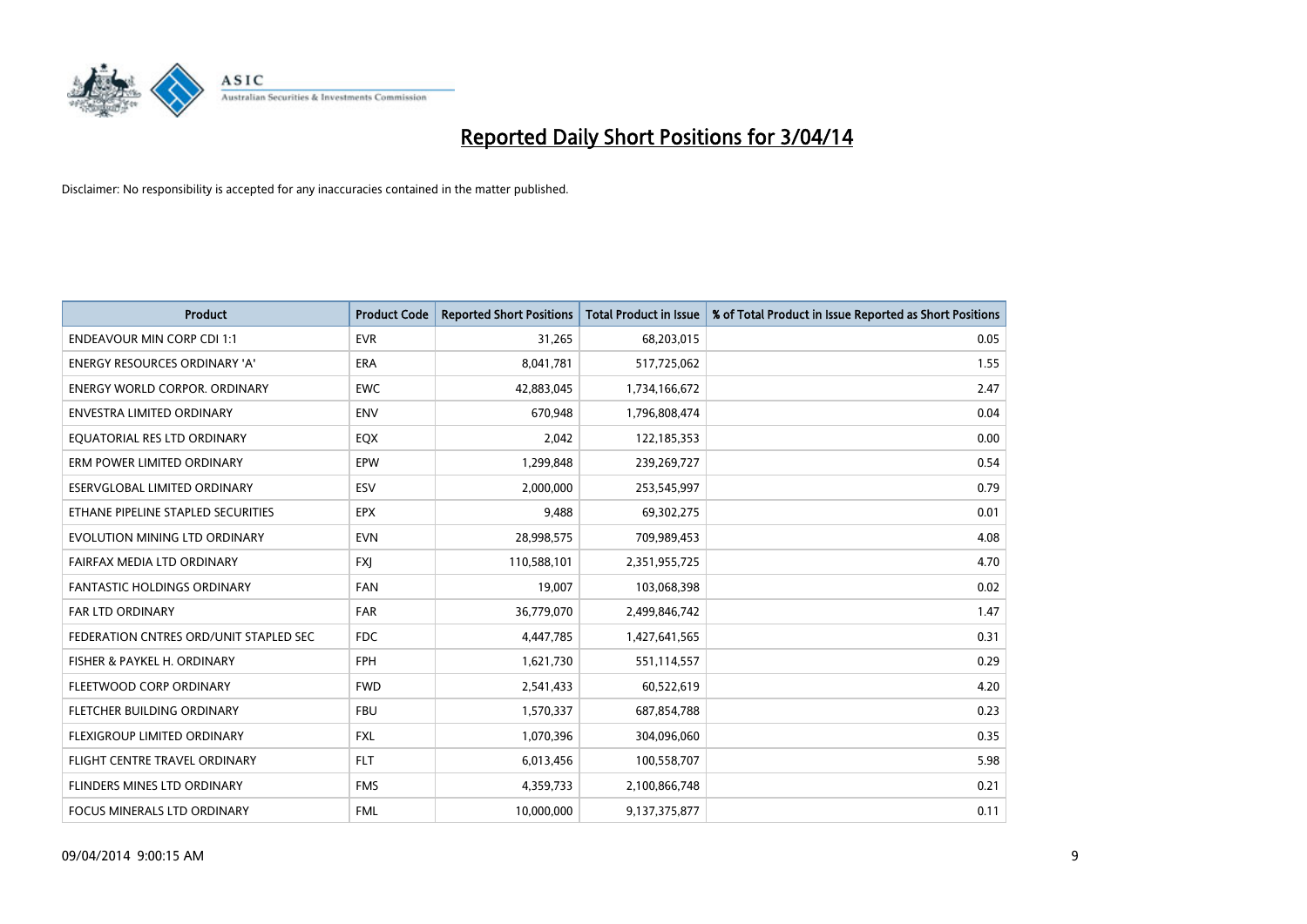

| <b>Product</b>                             | <b>Product Code</b> | <b>Reported Short Positions</b> | <b>Total Product in Issue</b> | % of Total Product in Issue Reported as Short Positions |
|--------------------------------------------|---------------------|---------------------------------|-------------------------------|---------------------------------------------------------|
| FONTERRA SHARE FUND ORDINARY UNITS         | <b>FSF</b>          | 3,056                           | 106,627,436                   | 0.00                                                    |
| FORGE GROUP LIMITED ORDINARY               | FGE                 | 2,714,488                       | 86,169,014                    | 3.15                                                    |
| <b>FORTESCUE METALS GRP ORDINARY</b>       | <b>FMG</b>          | 156,534,969                     | 3,113,798,151                 | 5.03                                                    |
| <b>G.U.D. HOLDINGS ORDINARY</b>            | GUD                 | 2,903,918                       | 71,241,319                    | 4.08                                                    |
| <b>G8 EDUCATION LIMITED ORDINARY</b>       | <b>GEM</b>          | 5,293,856                       | 315,640,876                   | 1.68                                                    |
| <b>GALAXY RESOURCES ORDINARY</b>           | <b>GXY</b>          | 329,458                         | 1,027,073,389                 | 0.03                                                    |
| <b>GALILEO JAPAN TRUST UNIT</b>            | GIT                 | 15,000                          | 106,444,665                   | 0.01                                                    |
| <b>GBST HOLDINGS ORDINARY</b>              | GBT                 | 38,450                          | 66,561,725                    | 0.06                                                    |
| <b>GDI PROPERTY GRP STAPLED SECURITIES</b> | GDI                 | 3,489,219                       | 567,575,025                   | 0.61                                                    |
| <b>GENETIC TECHNOLOGIES ORDINARY</b>       | GTG                 | 1,890,360                       | 647,339,902                   | 0.29                                                    |
| <b>GEODYNAMICS LIMITED ORDINARY</b>        | GDY                 | 819                             | 406,452,608                   | 0.00                                                    |
| GI DYNAMICS, INC CDI US PROHIBITED         | GID                 | 920,140                         | 398,231,465                   | 0.23                                                    |
| <b>GINDALBIE METALS LTD ORDINARY</b>       | GBG                 | 40,123,159                      | 1,493,660,842                 | 2.69                                                    |
| <b>GOODMAN FIELDER, ORDINARY</b>           | GFF                 | 48,792,587                      | 1,955,559,207                 | 2.50                                                    |
| <b>GOODMAN GROUP STAPLED</b>               | <b>GMG</b>          | 4,073,795                       | 1,727,685,976                 | 0.24                                                    |
| <b>GPT GROUP STAPLED SEC.</b>              | <b>GPT</b>          | 9,639,018                       | 1,685,779,634                 | 0.57                                                    |
| <b>GRAINCORP LIMITED A CLASS ORDINARY</b>  | <b>GNC</b>          | 3,850,592                       | 228,855,628                   | 1.68                                                    |
| <b>GRANGE RESOURCES. ORDINARY</b>          | GRR                 | 4,807,667                       | 1,157,097,869                 | 0.42                                                    |
| <b>GREENCROSS LIMITED ORDINARY</b>         | GXL                 | 20,335                          | 90,893,174                    | 0.02                                                    |
| <b>GREENLAND MIN EN LTD ORDINARY</b>       | GGG                 | 3,820,901                       | 575,497,356                   | 0.66                                                    |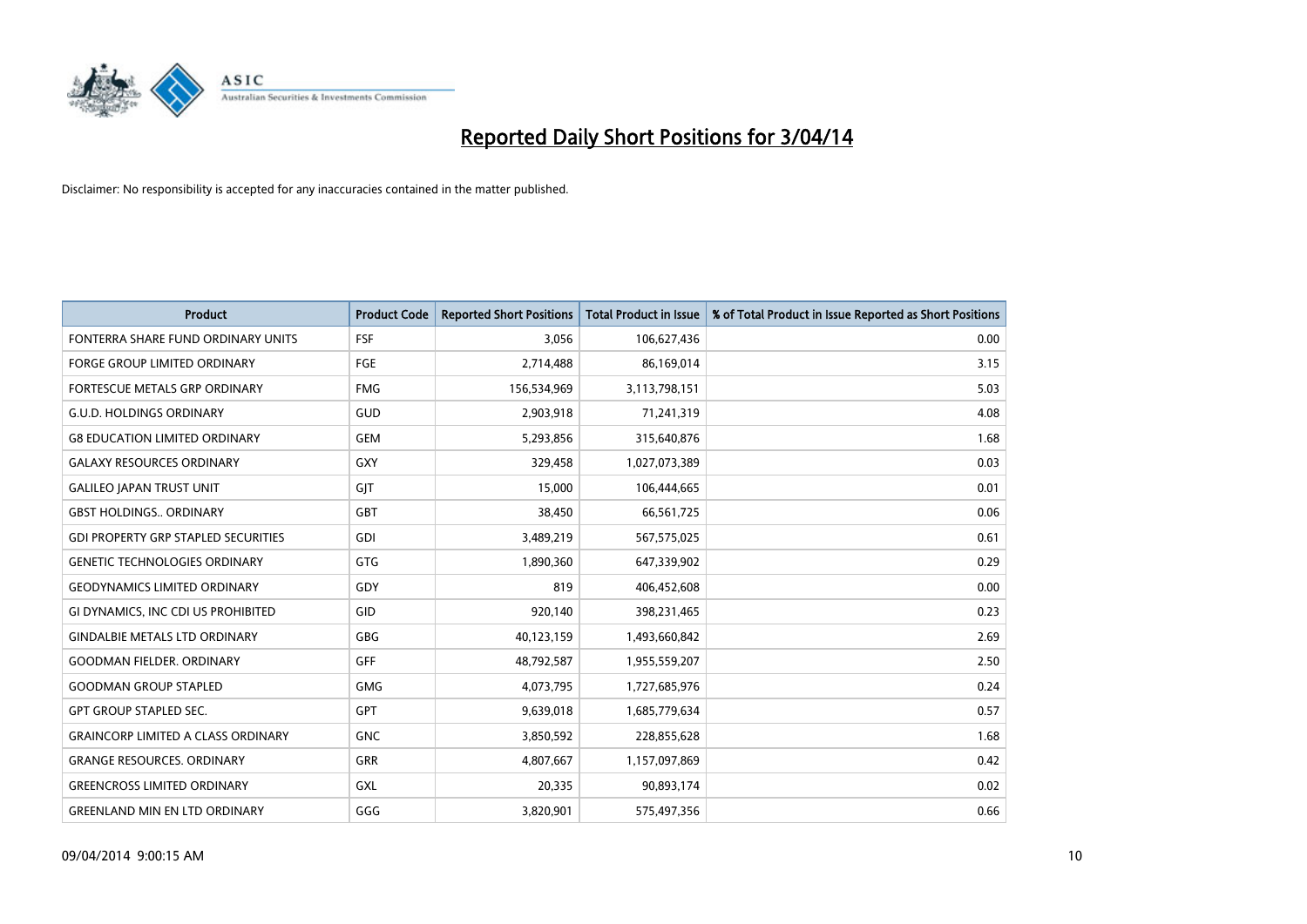

| <b>Product</b>                                   | <b>Product Code</b> | <b>Reported Short Positions</b> | <b>Total Product in Issue</b> | % of Total Product in Issue Reported as Short Positions |
|--------------------------------------------------|---------------------|---------------------------------|-------------------------------|---------------------------------------------------------|
| <b>GROWTHPOINT PROPERTY ORD/UNIT STAPLED SEC</b> | GOZ                 | 9,266                           | 488,029,437                   | 0.00                                                    |
| <b>GRYPHON MINERALS LTD ORDINARY</b>             | <b>GRY</b>          | 4,550,406                       | 400,889,282                   | 1.14                                                    |
| <b>GUILDFORD COAL LTD ORDINARY</b>               | <b>GUF</b>          | 216,030                         | 744,594,332                   | 0.03                                                    |
| <b>GUINNESS PEAT GROUP. CDI 1:1</b>              | GPG                 | 81,925                          | 179,896,960                   | 0.05                                                    |
| <b>GWA GROUP LTD ORDINARY</b>                    | <b>GWA</b>          | 10,282,550                      | 306,533,770                   | 3.35                                                    |
| HARVEY NORMAN ORDINARY                           | <b>HVN</b>          | 62,352,896                      | 1,062,316,784                 | 5.87                                                    |
| <b>HENDERSON GROUP CDI 1:1</b>                   | <b>HGG</b>          | 1,726,885                       | 632,597,144                   | 0.27                                                    |
| HFA HOLDINGS LIMITED ORDINARY                    | <b>HFA</b>          | 3.809                           | 118,738,157                   | 0.00                                                    |
| <b>HIGHLANDS PACIFIC ORDINARY</b>                | <b>HIG</b>          | 10,001                          | 854,261,346                   | 0.00                                                    |
| HILLGROVE RES LTD ORDINARY                       | <b>HGO</b>          | 545,339                         | 1,180,889,221                 | 0.05                                                    |
| HILLS LTD ORDINARY                               | <b>HIL</b>          | 554,431                         | 235,641,350                   | 0.24                                                    |
| HORIZON OIL LIMITED ORDINARY                     | <b>HZN</b>          | 95,637,654                      | 1,301,147,932                 | 7.35                                                    |
| HOT CHILI LTD ORDINARY                           | <b>HCH</b>          | 10,000                          | 347,732,196                   | 0.00                                                    |
| HOTEL PROPERTY STAPLED                           | <b>HPI</b>          | 136,358                         | 132,870,000                   | 0.10                                                    |
| <b>ICON ENERGY LIMITED ORDINARY</b>              | <b>ICN</b>          | 2,926                           | 615,774,351                   | 0.00                                                    |
| <b>IINET LIMITED ORDINARY</b>                    | <b>IIN</b>          | 2,508,312                       | 161,238,847                   | 1.56                                                    |
| ILUKA RESOURCES ORDINARY                         | ILU                 | 42,236,108                      | 418,700,517                   | 10.09                                                   |
| <b>IMDEX LIMITED ORDINARY</b>                    | <b>IMD</b>          | 5,329,836                       | 210,473,188                   | 2.53                                                    |
| <b>IMPEDIMED LIMITED ORDINARY</b>                | <b>IPD</b>          | 2,000                           | 181,229,055                   | 0.00                                                    |
| <b>INCITEC PIVOT ORDINARY</b>                    | <b>IPL</b>          | 19,463,539                      | 1,644,919,097                 | 1.18                                                    |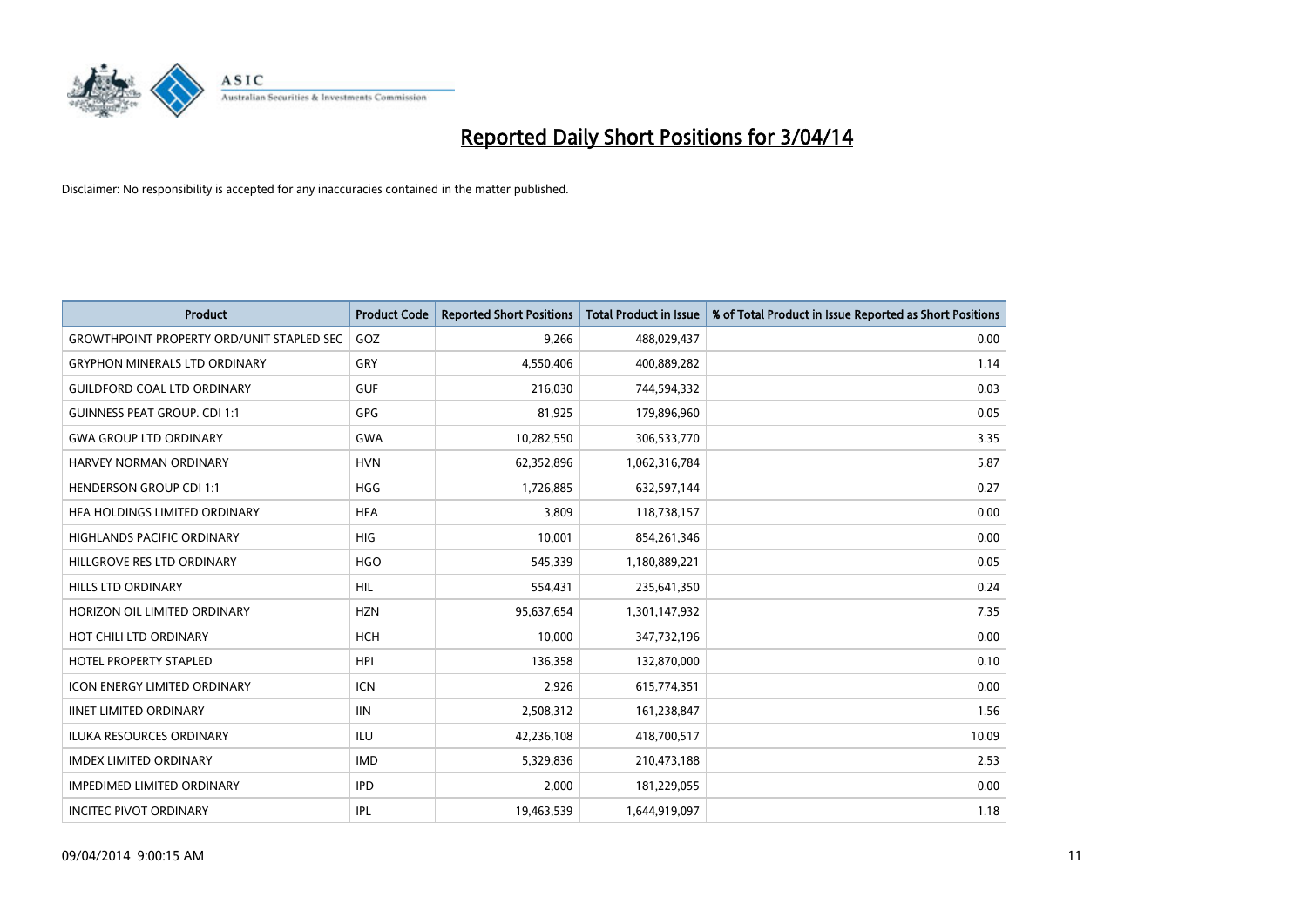

| <b>Product</b>                                  | <b>Product Code</b> | <b>Reported Short Positions</b> | <b>Total Product in Issue</b> | % of Total Product in Issue Reported as Short Positions |
|-------------------------------------------------|---------------------|---------------------------------|-------------------------------|---------------------------------------------------------|
| <b>INDEPENDENCE GROUP ORDINARY</b>              | <b>IGO</b>          | 2,696,818                       | 233,323,905                   | 1.16                                                    |
| INDOCHINE MINING LTD ORDINARY                   | IDC                 | 18,008                          | 1,003,497,126                 | 0.00                                                    |
| <b>INDOPHIL RESOURCES ORDINARY</b>              | <b>IRN</b>          | 915,054                         | 1,203,146,194                 | 0.08                                                    |
| INFIGEN ENERGY STAPLED SECURITIES               | <b>IFN</b>          | 3,210,600                       | 764,993,434                   | 0.42                                                    |
| <b>INFRATIL LIMITED ORDINARY</b>                | <b>IFZ</b>          | 81,000                          | 602,983,776                   | 0.01                                                    |
| INGENIA GROUP STAPLED SECURITIES                | <b>INA</b>          | 866,364                         | 676,240,232                   | 0.13                                                    |
| <b>INSURANCE AUSTRALIA ORDINARY</b>             | IAG                 | 14,893,308                      | 2,341,618,048                 | 0.64                                                    |
| <b>INTREPID MINES ORDINARY</b>                  | <b>IAU</b>          | 18,921,464                      | 556,689,740                   | 3.40                                                    |
| <b>INVESTA OFFICE FUND STAPLED SECURITIES</b>   | <b>IOF</b>          | 1,458,007                       | 614,047,458                   | 0.24                                                    |
| <b>INVOCARE LIMITED ORDINARY</b>                | IVC                 | 4,189,448                       | 110,030,298                   | 3.81                                                    |
| <b>IOOF HOLDINGS LTD ORDINARY</b>               | IFL                 | 2,092,526                       | 232,118,034                   | 0.90                                                    |
| <b>IPROPERTY GROUP LTD ORDINARY</b>             | IPP                 | 269,171                         | 181,579,840                   | 0.15                                                    |
| <b>IRESS LIMITED ORDINARY</b>                   | <b>IRE</b>          | 515,787                         | 158,585,126                   | 0.33                                                    |
| <b>IRON ORE HOLDINGS ORDINARY</b>               | <b>IOH</b>          | 26,197                          | 161,174,005                   | 0.02                                                    |
| <b>ISELECT LTD ORDINARY</b>                     | <b>ISU</b>          | 325,323                         | 260,889,894                   | 0.12                                                    |
| ISHARES MSCI AUS 200 ISHARES MSCI AUS 200       | IOZ                 | 1,455,206                       | 11,870,970                    | 12.26                                                   |
| ISHARES S&P DIV OPP ETF UNITS                   | <b>IHD</b>          | 2,028,427                       | 11,626,438                    | 17.45                                                   |
| ISHS GLOBAL 100 ETF CDI 1:1                     | 100                 | 21,129                          | 10,600,000                    | 0.20                                                    |
| <b>ISONEA LIMITED ORDINARY</b>                  | <b>ISN</b>          | 2,000                           | 264,304,007                   | 0.00                                                    |
| <b>IAMES HARDIE INDUST CHESS DEPOSITARY INT</b> | <b>IHX</b>          | 3,229,625                       | 446,402,563                   | 0.72                                                    |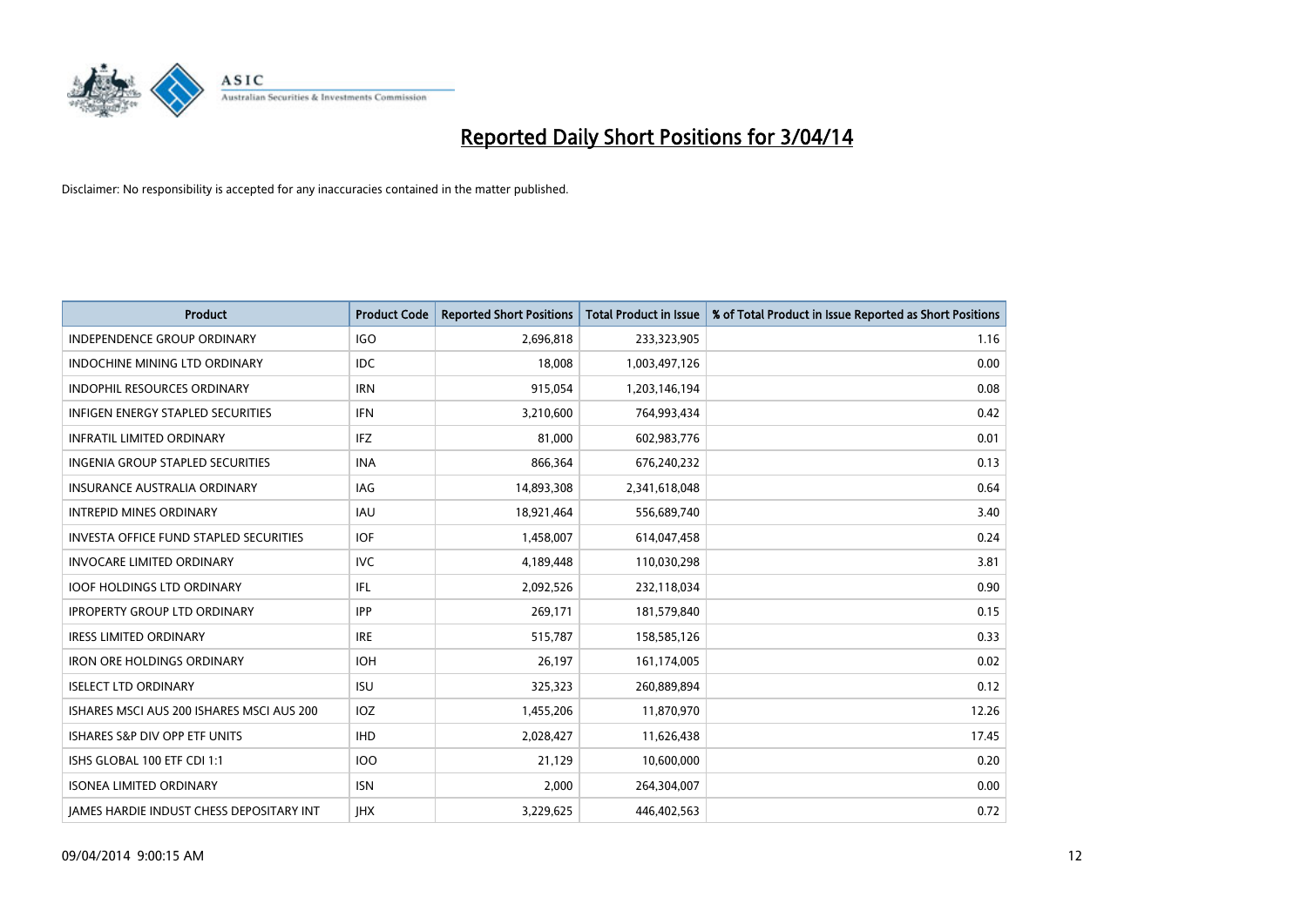

| <b>Product</b>                        | <b>Product Code</b> | <b>Reported Short Positions</b> | <b>Total Product in Issue</b> | % of Total Product in Issue Reported as Short Positions |
|---------------------------------------|---------------------|---------------------------------|-------------------------------|---------------------------------------------------------|
| <b>JB HI-FI LIMITED ORDINARY</b>      | <b>JBH</b>          | 12,783,084                      | 100,385,400                   | 12.73                                                   |
| KAGARA LTD ORDINARY                   | KZL                 | 3,349,855                       | 798,953,117                   | 0.42                                                    |
| KAROON GAS AUSTRALIA ORDINARY         | <b>KAR</b>          | 12,434,004                      | 255,841,581                   | 4.86                                                    |
| KATHMANDU HOLD LTD ORDINARY           | <b>KMD</b>          | 136,559                         | 200,473,338                   | 0.07                                                    |
| <b>KBL MINING LIMITED ORDINARY</b>    | <b>KBL</b>          | 1,820                           | 393,535,629                   | 0.00                                                    |
| KINGSGATE CONSOLID, ORDINARY          | <b>KCN</b>          | 13,876,786                      | 192,691,879                   | 7.20                                                    |
| KINGSROSE MINING LTD ORDINARY         | <b>KRM</b>          | 260,442                         | 358,611,493                   | 0.07                                                    |
| LEIGHTON HOLDINGS ORDINARY            | LEI                 | 12,944,932                      | 337,738,438                   | 3.83                                                    |
| LEND LEASE GROUP UNIT/ORD STAPLED     | <b>LLC</b>          | 4,815,225                       | 577,475,833                   | 0.83                                                    |
| LIQUEFIED NATURAL ORDINARY            | LNG                 | 863                             | 355,829,015                   | 0.00                                                    |
| LYCOPODIUM LIMITED ORDINARY           | <b>LYL</b>          | 1,001                           | 38,955,103                    | 0.00                                                    |
| <b>LYNAS CORPORATION ORDINARY</b>     | <b>LYC</b>          | 125,314,851                     | 1,961,185,594                 | 6.39                                                    |
| <b>M2 GRP LTD ORDINARY</b>            | <b>MTU</b>          | 13,974,396                      | 179,511,351                   | 7.78                                                    |
| <b>MACA LIMITED ORDINARY</b>          | <b>MLD</b>          | 222,441                         | 202,676,373                   | 0.11                                                    |
| <b>MACMAHON HOLDINGS ORDINARY</b>     | <b>MAH</b>          | 109,279                         | 1,261,699,966                 | 0.01                                                    |
| MACO ATLAS ROADS GRP ORDINARY STAPLED | <b>MOA</b>          | 7,562,323                       | 487,230,540                   | 1.55                                                    |
| MACQUARIE GROUP LTD ORDINARY          | MQG                 | 1,339,022                       | 321,074,750                   | 0.42                                                    |
| MAGELLAN FIN GRP LTD ORDINARY         | <b>MFG</b>          | 1,990,763                       | 157,188,108                   | 1.27                                                    |
| MATRIX C & E LTD ORDINARY             | <b>MCE</b>          | 2,884,871                       | 94,555,428                    | 3.05                                                    |
| MAVERICK DRILLING ORDINARY            | <b>MAD</b>          | 7,657,000                       | 468,004,529                   | 1.64                                                    |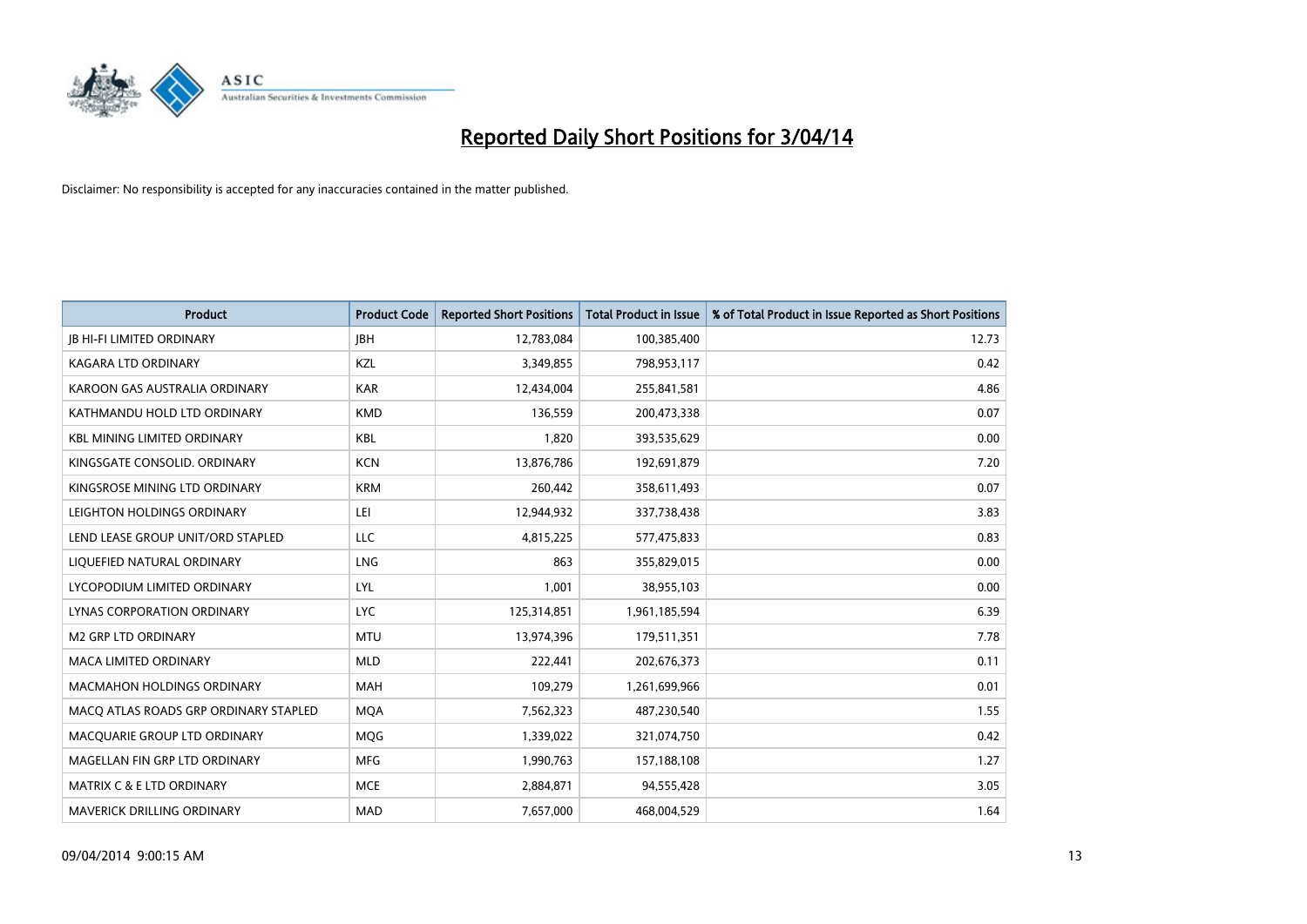

| <b>Product</b>                       | <b>Product Code</b> | <b>Reported Short Positions</b> | <b>Total Product in Issue</b> | % of Total Product in Issue Reported as Short Positions |
|--------------------------------------|---------------------|---------------------------------|-------------------------------|---------------------------------------------------------|
| <b>MAXITRANS INDUSTRIES ORDINARY</b> | <b>MXI</b>          | 355,395                         | 185,075,653                   | 0.19                                                    |
| MAYNE PHARMA LTD ORDINARY            | <b>MYX</b>          | 846,176                         | 586,651,477                   | 0.14                                                    |
| <b>MCALEESE LTD ORDINARY</b>         | <b>MCS</b>          | 23,000                          | 287,365,502                   | 0.01                                                    |
| MCMILLAN SHAKESPEARE ORDINARY        | <b>MMS</b>          | 237,336                         | 74,523,965                    | 0.32                                                    |
| <b>MCPHERSON'S LTD ORDINARY</b>      | <b>MCP</b>          | 132,976                         | 93,994,381                    | 0.14                                                    |
| MEDUSA MINING LTD ORDINARY           | <b>MML</b>          | 6,639,930                       | 207,794,301                   | 3.20                                                    |
| <b>MERMAID MARINE ORDINARY</b>       | <b>MRM</b>          | 5,196,545                       | 364,822,225                   | 1.42                                                    |
| MESOBLAST LIMITED ORDINARY           | <b>MSB</b>          | 21,079,384                      | 321,210,394                   | 6.56                                                    |
| METALS X LIMITED ORDINARY            | <b>MLX</b>          | 675,763                         | 1,655,386,110                 | 0.04                                                    |
| METCASH LIMITED ORDINARY             | <b>MTS</b>          | 100,561,942                     | 888,338,048                   | 11.32                                                   |
| MIGHTY RIVER POWER ORDINARY          | <b>MYT</b>          | 3,788,711                       | 1,400,012,517                 | 0.27                                                    |
| MILLENNIUM MIN LTD ORDINARY          | <b>MOY</b>          | 2,316                           | 217,695,372                   | 0.00                                                    |
| MINCOR RESOURCES NL ORDINARY         | <b>MCR</b>          | 556,150                         | 188,208,274                   | 0.30                                                    |
| MINERAL DEPOSITS ORDINARY            | <b>MDL</b>          | 685,107                         | 103,538,786                   | 0.66                                                    |
| MINERAL RESOURCES, ORDINARY          | <b>MIN</b>          | 5,709,704                       | 186,312,198                   | 3.06                                                    |
| MINT WIRELESS ORDINARY               | <b>MNW</b>          | 1,076,604                       | 403,872,395                   | 0.27                                                    |
| MIRABELA NICKEL LTD ORDINARY         | <b>MBN</b>          | 18,855,648                      | 876,801,147                   | 2.15                                                    |
| MIRVAC GROUP STAPLED SECURITIES      | <b>MGR</b>          | 2,309,321                       | 3,692,279,772                 | 0.06                                                    |
| MOKO SOCIAL MEDIA ORDINARY           | <b>MKB</b>          | 148,796                         | 487,932,752                   | 0.03                                                    |
| MOLOPO ENERGY LTD ORDINARY           | <b>MPO</b>          | 268,667                         | 247,275,840                   | 0.11                                                    |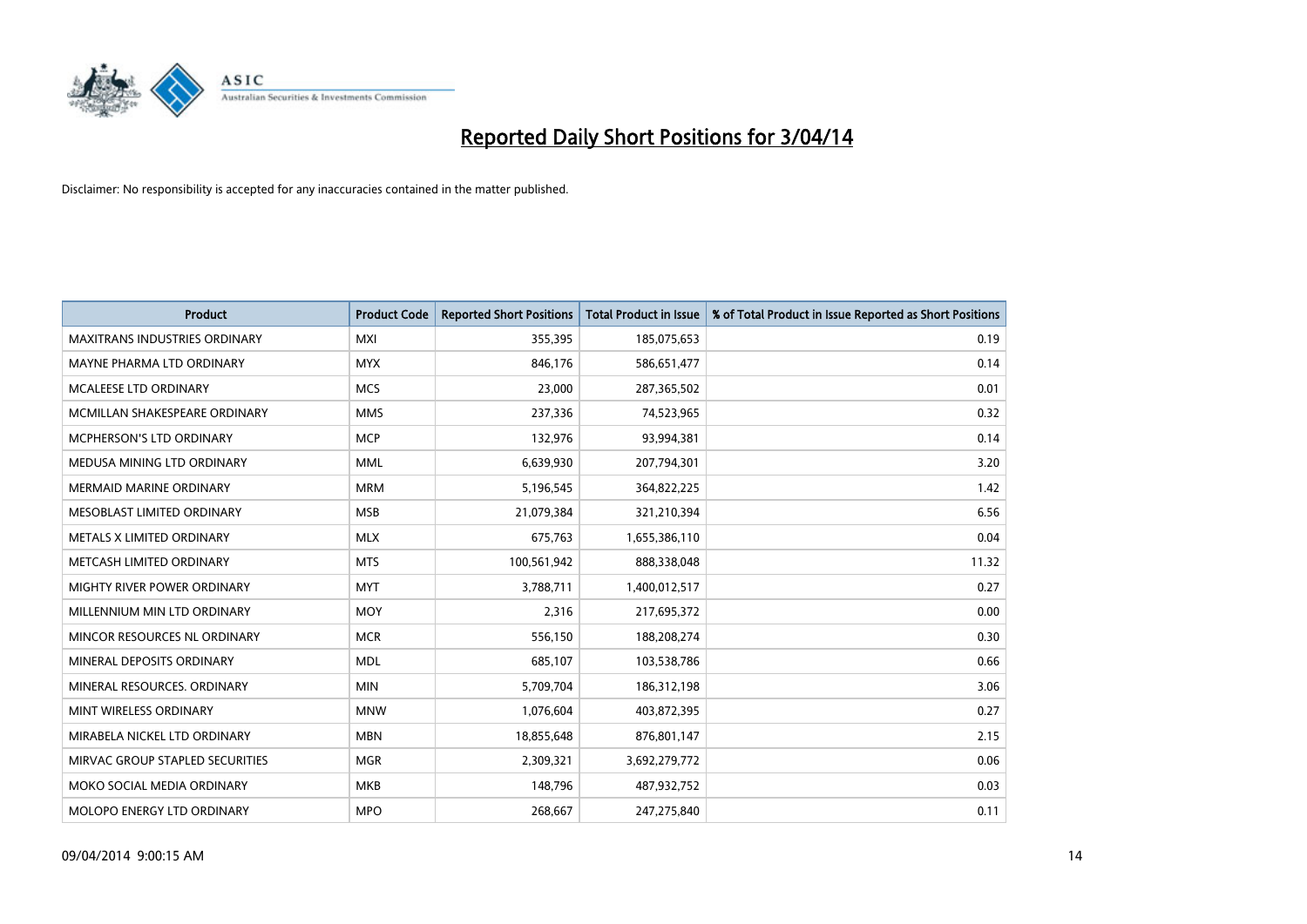

| <b>Product</b>                    | <b>Product Code</b> | <b>Reported Short Positions</b> | <b>Total Product in Issue</b> | % of Total Product in Issue Reported as Short Positions |
|-----------------------------------|---------------------|---------------------------------|-------------------------------|---------------------------------------------------------|
| MONADELPHOUS GROUP ORDINARY       | <b>MND</b>          | 12,619,061                      | 92,308,047                    | 13.67                                                   |
| MORTGAGE CHOICE LTD ORDINARY      | MOC                 | 3,976                           | 123,780,387                   | 0.00                                                    |
| <b>MOUNT GIBSON IRON ORDINARY</b> | <b>MGX</b>          | 11,146,314                      | 1,090,584,232                 | 1.02                                                    |
| MULTIPLEX SITES SITES             | <b>MXUPA</b>        | 1,670                           | 4,500,000                     | 0.04                                                    |
| MURCHISON METALS LTD ORDINARY     | <b>MMX</b>          | 216,291                         | 450,497,346                   | 0.05                                                    |
| MYER HOLDINGS LTD ORDINARY        | <b>MYR</b>          | 71,945,370                      | 585,684,551                   | 12.28                                                   |
| NANOSONICS LIMITED ORDINARY       | <b>NAN</b>          | 193,539                         | 263,798,826                   | 0.07                                                    |
| NATIONAL AUST, BANK ORDINARY      | <b>NAB</b>          | 6,480,233                       | 2,353,760,289                 | 0.28                                                    |
| NATIONAL STORAGE STAPLED          | <b>NSR</b>          | 1,517,354                       | 244,897,097                   | 0.62                                                    |
| NAVITAS LIMITED ORDINARY          | <b>NVT</b>          | 2,962,087                       | 375,712,581                   | 0.79                                                    |
| NEARMAP LTD ORDINARY              | <b>NEA</b>          | 64,774                          | 337,346,101                   | 0.02                                                    |
| NEON ENERGY LIMITED ORDINARY      | <b>NEN</b>          | 242,166                         | 553,037,848                   | 0.04                                                    |
| NEW HOPE CORPORATION ORDINARY     | <b>NHC</b>          | 733,899                         | 830,933,112                   | 0.09                                                    |
| NEWCREST MINING ORDINARY          | <b>NCM</b>          | 5,788,891                       | 766,510,971                   | 0.76                                                    |
| NEWS CORP A NON-VOTING CDI        | <b>NWSLV</b>        | 409,472                         | 3,390,091                     | 12.08                                                   |
| NEWS CORP B VOTING CDI            | <b>NWS</b>          | 2,496,774                       | 19,315,405                    | 12.93                                                   |
| NEWSAT LIMITED ORDINARY           | <b>NWT</b>          | 7,585,832                       | 612,199,841                   | 1.24                                                    |
| NEXTDC LIMITED ORDINARY           | <b>NXT</b>          | 10,345,662                      | 192,904,486                   | 5.36                                                    |
| NEXUS ENERGY LIMITED ORDINARY     | <b>NXS</b>          | 1,462,101                       | 1,330,219,459                 | 0.11                                                    |
| NIB HOLDINGS LIMITED ORDINARY     | <b>NHF</b>          | 3,536,224                       | 439,004,182                   | 0.81                                                    |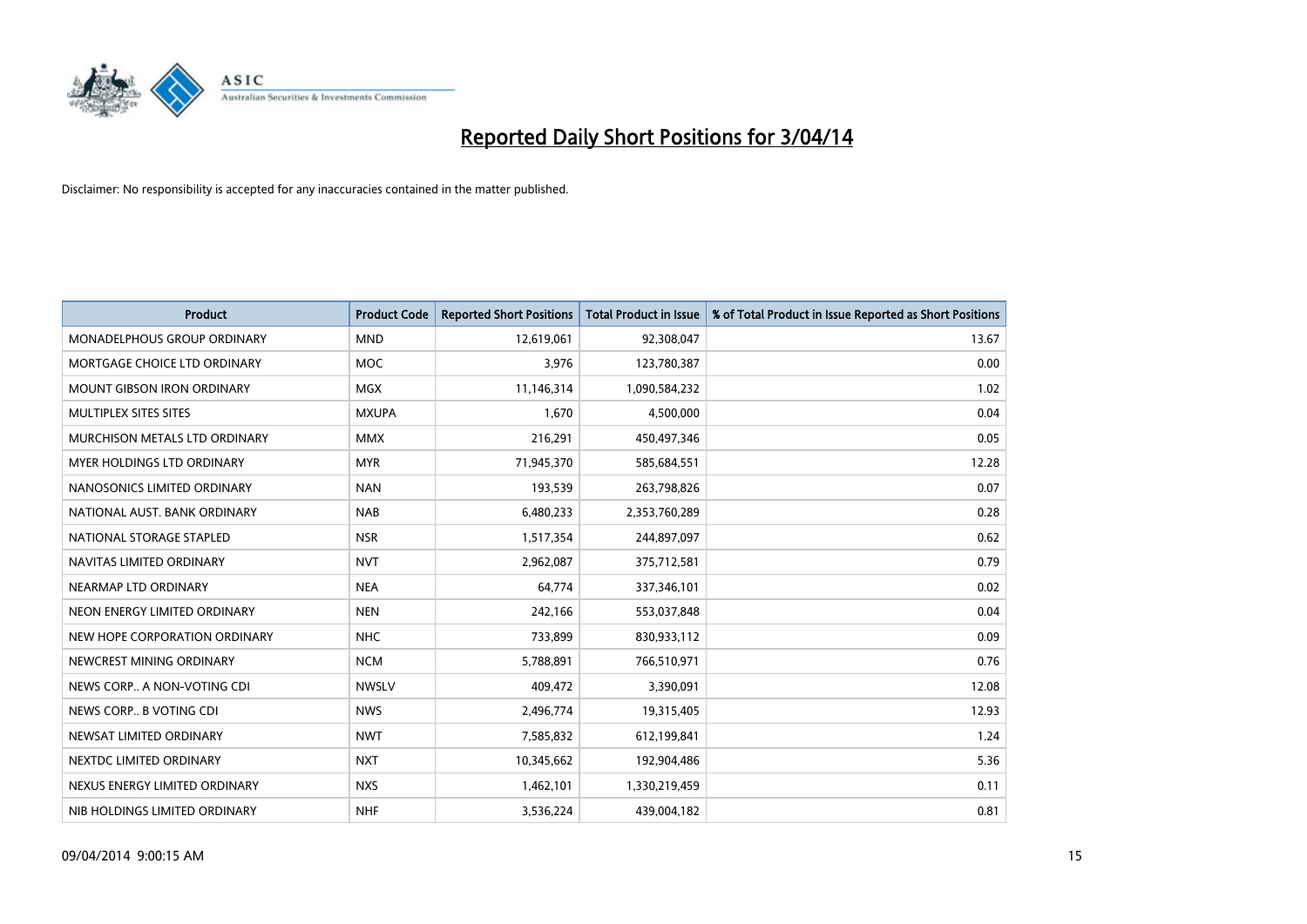

| <b>Product</b>                        | <b>Product Code</b> | <b>Reported Short Positions</b> | <b>Total Product in Issue</b> | % of Total Product in Issue Reported as Short Positions |
|---------------------------------------|---------------------|---------------------------------|-------------------------------|---------------------------------------------------------|
| NICK SCALI LIMITED ORDINARY           | <b>NCK</b>          | 2,001                           | 81,000,000                    | 0.00                                                    |
| NIDO PETROLEUM ORDINARY               | <b>NDO</b>          | 47,402                          | 2,048,317,635                 | 0.00                                                    |
| NINE ENTERTAINMENT ORDINARY           | <b>NEC</b>          | 11,346,090                      | 940,295,023                   | 1.21                                                    |
| NOBLE MINERAL RES ORDINARY            | <b>NMG</b>          | 2,365,726                       | 666,397,952                   | 0.36                                                    |
| NORTHERN IRON LTD ORDINARY            | <b>NFE</b>          | 13,000                          | 484,405,314                   | 0.00                                                    |
| NORTHERN STAR ORDINARY                | <b>NST</b>          | 2,195,099                       | 578,591,915                   | 0.38                                                    |
| NOVOGEN LIMITED ORDINARY              | <b>NRT</b>          | 165,622                         | 168,557,834                   | 0.10                                                    |
| NRW HOLDINGS LIMITED ORDINARY         | <b>NWH</b>          | 18,214,495                      | 278,888,011                   | 6.53                                                    |
| NUCOAL RESOURCES LTD ORDINARY         | <b>NCR</b>          | 1                               | 768,612,354                   | 0.00                                                    |
| NUFARM LIMITED ORDINARY               | <b>NUF</b>          | 17,249,501                      | 263,725,895                   | 6.54                                                    |
| NUPLEX INDUSTRIES ORDINARY            | <b>NPX</b>          | 53,390                          | 198,125,827                   | 0.03                                                    |
| OAKTON LIMITED ORDINARY               | <b>OKN</b>          | 30,002                          | 89,990,235                    | 0.03                                                    |
| OCEANAGOLD CORP. CHESS DEPOSITARY INT | <b>OGC</b>          | 4,227,634                       | 300,567,377                   | 1.41                                                    |
| OIL SEARCH LTD ORDINARY               | <b>OSH</b>          | 14,839,626                      | 1,492,751,394                 | 0.99                                                    |
| OM HOLDINGS LIMITED ORDINARY          | OMH                 | 1,926,708                       | 733,423,337                   | 0.26                                                    |
| ORICA LIMITED ORDINARY                | ORI                 | 7,535,724                       | 370,924,362                   | 2.03                                                    |
| ORIGIN ENERGY ORDINARY                | ORG                 | 6,919,994                       | 1,101,228,973                 | 0.63                                                    |
| OROCOBRE LIMITED ORDINARY             | <b>ORE</b>          | 2,098,829                       | 132,041,911                   | 1.59                                                    |
| ORORA LIMITED ORDINARY                | <b>ORA</b>          | 449,197                         | 1,206,684,923                 | 0.04                                                    |
| OROTONGROUP LIMITED ORDINARY          | ORL                 | 183,842                         | 40,880,902                    | 0.45                                                    |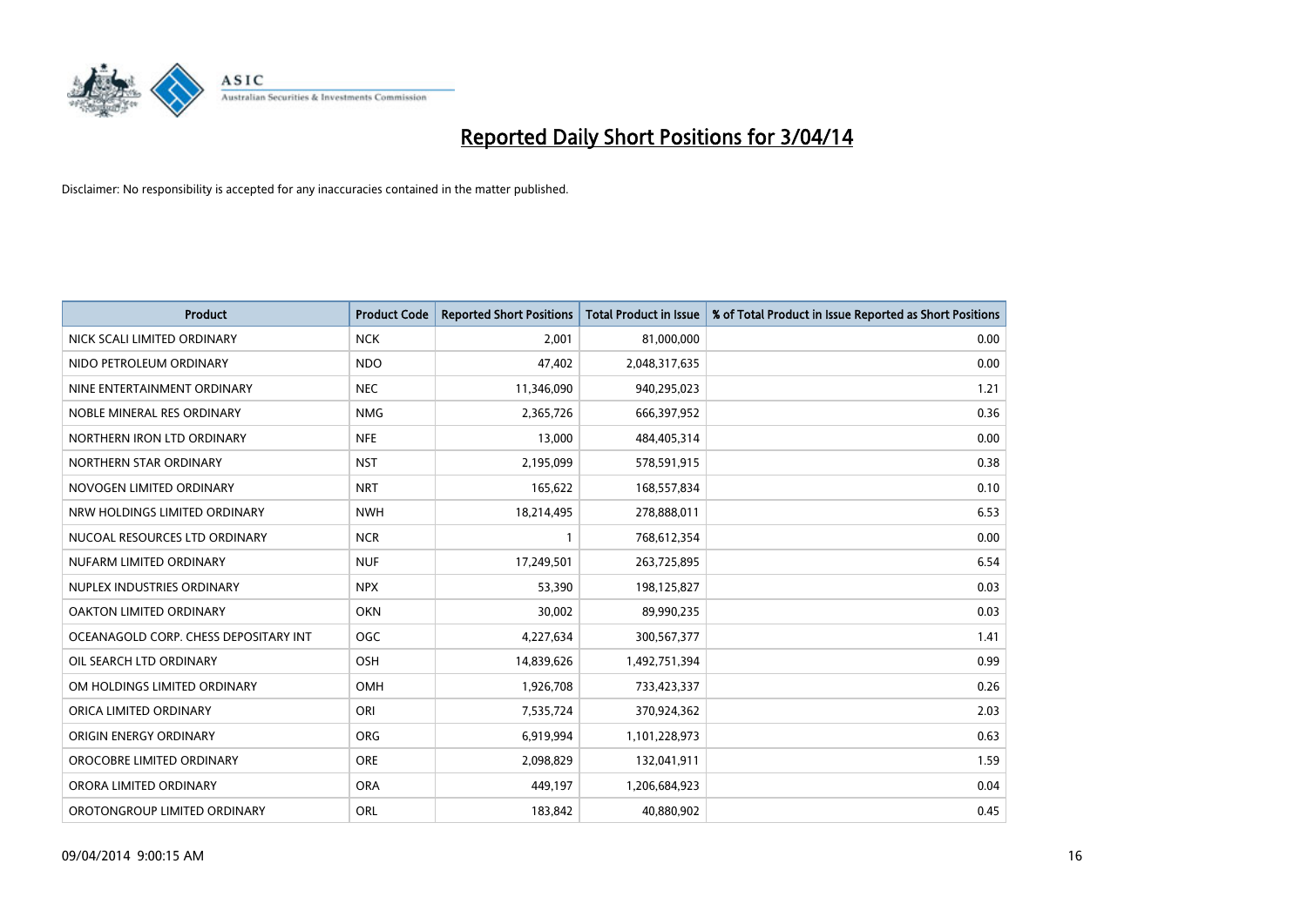

| <b>Product</b>                | <b>Product Code</b> | <b>Reported Short Positions</b> | <b>Total Product in Issue</b> | % of Total Product in Issue Reported as Short Positions |
|-------------------------------|---------------------|---------------------------------|-------------------------------|---------------------------------------------------------|
| <b>OZ MINERALS ORDINARY</b>   | OZL                 | 12,840,338                      | 303,470,022                   | 4.23                                                    |
| OZFOREX GROUP LTD ORDINARY    | <b>OFX</b>          | 3,881,241                       | 240,000,000                   | 1.62                                                    |
| PACIFIC BRANDS ORDINARY       | <b>PBG</b>          | 19,731,328                      | 912,915,695                   | 2.16                                                    |
| PACT GROUP HLDGS LTD ORDINARY | <b>PGH</b>          | 2,870,037                       | 294,097,961                   | 0.98                                                    |
| PALADIN ENERGY LTD ORDINARY   | <b>PDN</b>          | 90,700,268                      | 964, 367, 284                 | 9.41                                                    |
| PANAUST LIMITED ORDINARY      | <b>PNA</b>          | 6,428,126                       | 634,392,712                   | 1.01                                                    |
| PANORAMIC RESOURCES ORDINARY  | PAN                 | 673,400                         | 322,275,824                   | 0.21                                                    |
| PANTERRA GOLD LTD ORDINARY    | PGI                 | $\mathbf{1}$                    | 772,781,012                   | 0.00                                                    |
| PAPERLINX LIMITED ORDINARY    | <b>PPX</b>          | 45,095                          | 665, 181, 261                 | 0.01                                                    |
| PAPILLON RES LTD ORDINARY     | PIR                 | 11,582,587                      | 340,894,210                   | 3.40                                                    |
| PATTIES FOODS LTD ORDINARY    | PFL                 | 10,001                          | 139,144,338                   | 0.01                                                    |
| PEET LIMITED ORDINARY         | <b>PPC</b>          | 329,356                         | 433,389,348                   | 0.08                                                    |
| PENINSULA ENERGY LTD ORDINARY | <b>PEN</b>          | 6,500,001                       | 3,420,028,891                 | 0.19                                                    |
| PERPETUAL LIMITED ORDINARY    | <b>PPT</b>          | 1,198,995                       | 46,529,270                    | 2.58                                                    |
| PERSEUS MINING LTD ORDINARY   | PRU                 | 14,083,811                      | 526,656,401                   | 2.67                                                    |
| PHARMAXIS LTD ORDINARY        | <b>PXS</b>          | 408,118                         | 309,514,849                   | 0.13                                                    |
| PHOSPHAGENICS LTD. ORDINARY   | POH                 | 50,000                          | 1,020,465,957                 | 0.00                                                    |
| PLATINUM ASSET ORDINARY       | <b>PTM</b>          | 289,335                         | 580,089,095                   | 0.05                                                    |
| PLATINUM AUSTRALIA ORDINARY   | <b>PLA</b>          | 836,127                         | 504,968,043                   | 0.17                                                    |
| PLATINUM CAPITAL LTD ORDINARY | <b>PMC</b>          | 15,452                          | 231,071,933                   | 0.01                                                    |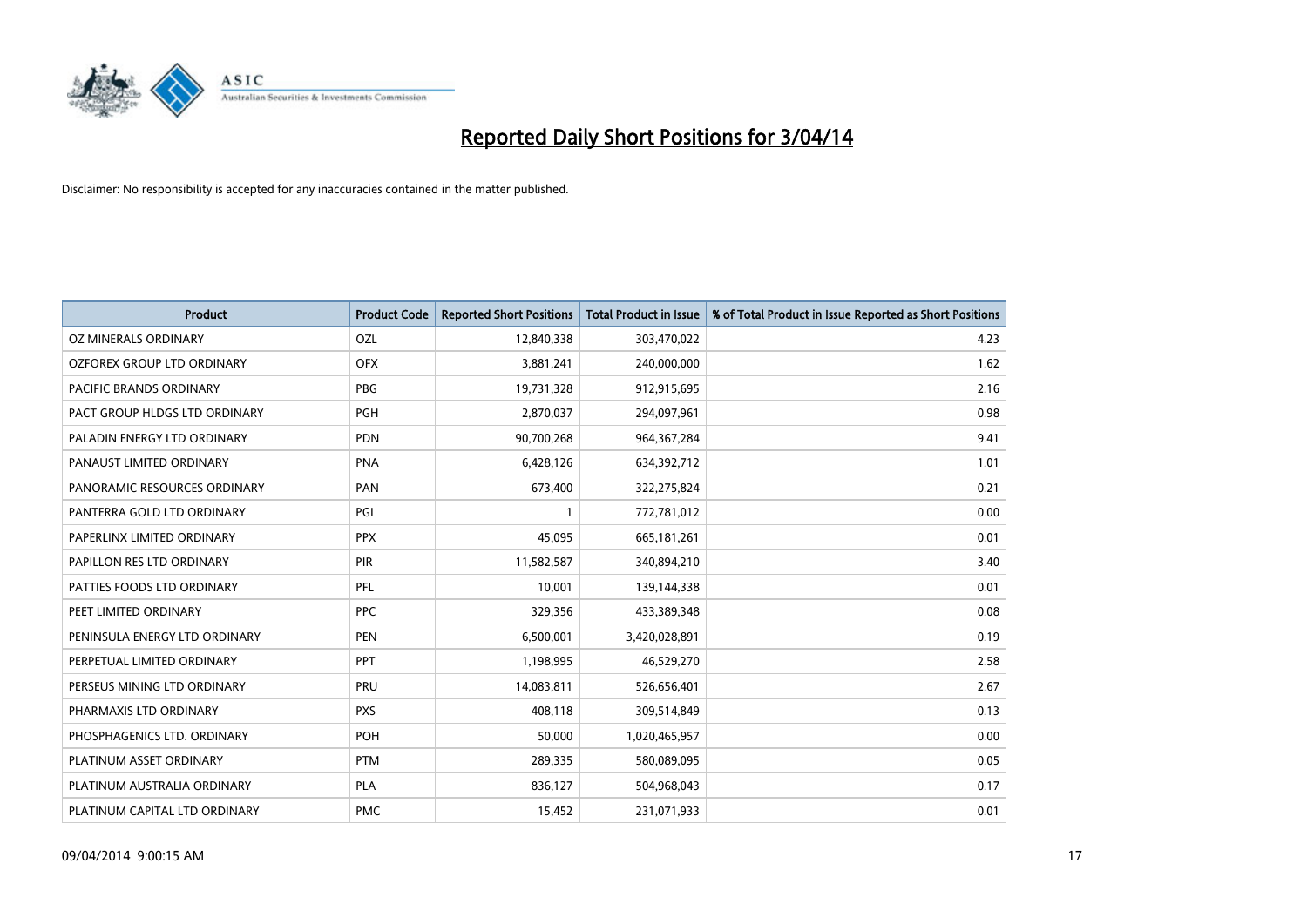

| <b>Product</b>                      | <b>Product Code</b> | <b>Reported Short Positions</b> | <b>Total Product in Issue</b> | % of Total Product in Issue Reported as Short Positions |
|-------------------------------------|---------------------|---------------------------------|-------------------------------|---------------------------------------------------------|
| PMP LIMITED ORDINARY                | <b>PMP</b>          | 1,584,873                       | 323,781,124                   | 0.49                                                    |
| POSEIDON NICK LTD ORDINARY          | <b>POS</b>          | 496,239                         | 466,264,157                   | 0.11                                                    |
| PRANA BIOTECHNOLOGY ORDINARY        | PBT                 | 1,768,441                       | 429,475,350                   | 0.41                                                    |
| PREMIER INVESTMENTS ORDINARY        | <b>PMV</b>          | 74,087                          | 155,314,874                   | 0.05                                                    |
| PRIMA BIOMED LTD ORDINARY           | <b>PRR</b>          | 665,126                         | 1,228,709,341                 | 0.05                                                    |
| PRIMARY HEALTH CARE ORDINARY        | PRY                 | 13,761,502                      | 504,956,647                   | 2.73                                                    |
| PRIME MEDIA GRP LTD ORDINARY        | <b>PRT</b>          | 148,000                         | 366,330,303                   | 0.04                                                    |
| PROGRAMMED ORDINARY                 | <b>PRG</b>          | 23,369                          | 118,253,992                   | 0.02                                                    |
| PURA VIDA ENERGY NL ORDINARY        | <b>PVD</b>          | 36,537                          | 126,641,883                   | 0.03                                                    |
| <b>QANTAS AIRWAYS ORDINARY</b>      | QAN                 | 64,344,764                      | 2,196,330,250                 | 2.93                                                    |
| OBE INSURANCE GROUP ORDINARY        | <b>OBE</b>          | 20,614,732                      | 1,248,704,599                 | 1.65                                                    |
| QRXPHARMA LTD ORDINARY              | QRX                 | 66,492                          | 164,190,969                   | 0.04                                                    |
| <b>QUBE HOLDINGS LTD ORDINARY</b>   | <b>QUB</b>          | 25,935,340                      | 1,025,773,122                 | 2.53                                                    |
| RAMELIUS RESOURCES ORDINARY         | <b>RMS</b>          | 172,922                         | 365,600,380                   | 0.05                                                    |
| RAMSAY HEALTH CARE ORDINARY         | <b>RHC</b>          | 1,504,343                       | 202,081,252                   | 0.74                                                    |
| RCG CORPORATION LTD ORDINARY        | <b>RCG</b>          | 277,073                         | 263,808,625                   | 0.11                                                    |
| <b>RCR TOMLINSON ORDINARY</b>       | <b>RCR</b>          | 202,648                         | 136,989,238                   | 0.15                                                    |
| <b>REA GROUP ORDINARY</b>           | <b>REA</b>          | 953,250                         | 131,714,699                   | 0.72                                                    |
| <b>RECALL HOLDINGS LTD ORDINARY</b> | <b>REC</b>          | 1,815,637                       | 312,836,448                   | 0.58                                                    |
| <b>RECKON LIMITED ORDINARY</b>      | <b>RKN</b>          | 1,334,144                       | 126,913,066                   | 1.05                                                    |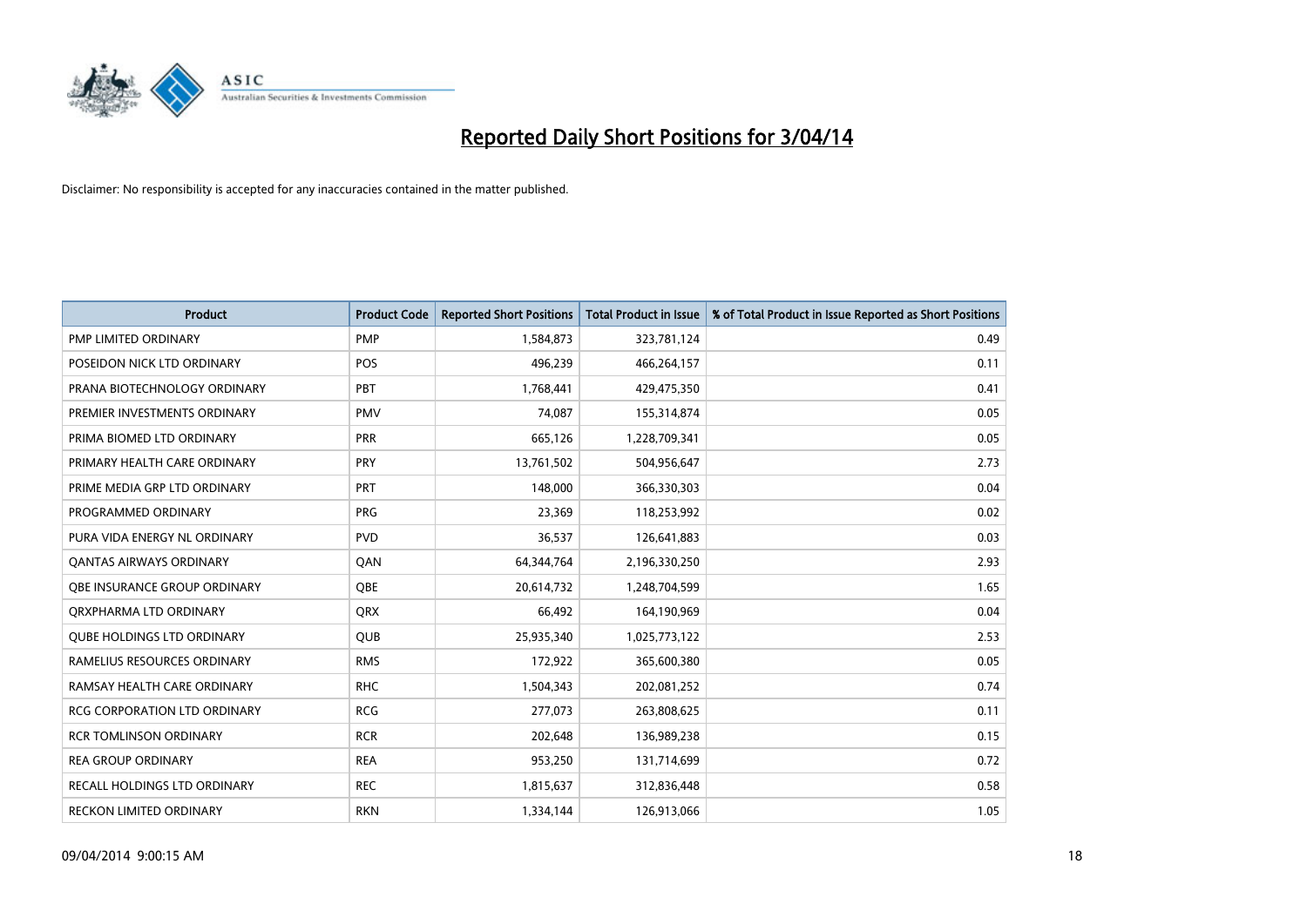

| <b>Product</b>                      | <b>Product Code</b> | <b>Reported Short Positions</b> | <b>Total Product in Issue</b> | % of Total Product in Issue Reported as Short Positions |
|-------------------------------------|---------------------|---------------------------------|-------------------------------|---------------------------------------------------------|
| <b>RED 5 LIMITED ORDINARY</b>       | <b>RED</b>          | 9,289                           | 759,451,008                   | 0.00                                                    |
| <b>RED FORK ENERGY ORDINARY</b>     | <b>RFE</b>          | 1,758,245                       | 501,051,719                   | 0.35                                                    |
| REDBANK ENERGY LTD ORDINARY         | AEJ                 | 13                              | 786,287                       | 0.00                                                    |
| REECE AUSTRALIA LTD. ORDINARY       | <b>REH</b>          | 272                             | 99,600,000                    | 0.00                                                    |
| REED RESOURCES LTD ORDINARY         | <b>RDR</b>          | 250,000                         | 523,453,895                   | 0.05                                                    |
| <b>REGIS RESOURCES ORDINARY</b>     | <b>RRL</b>          | 25,556,076                      | 499,744,095                   | 5.11                                                    |
| RESMED INC CDI 10:1                 | <b>RMD</b>          | 37,146,967                      | 1,415,926,590                 | 2.62                                                    |
| RESOLUTE MINING ORDINARY            | <b>RSG</b>          | 14,548,317                      | 641,189,223                   | 2.27                                                    |
| RESOURCE EQUIP LTD ORDINARY         | <b>RQL</b>          | 1.000                           | 251,131,629                   | 0.00                                                    |
| <b>RESOURCE GENERATION ORDINARY</b> | <b>RES</b>          | 224,301                         | 581,380,338                   | 0.04                                                    |
| RETAIL FOOD GROUP ORDINARY          | <b>RFG</b>          | 4,391,173                       | 144,049,390                   | 3.05                                                    |
| REX MINERALS LIMITED ORDINARY       | <b>RXM</b>          | 660,804                         | 216,907,284                   | 0.30                                                    |
| RIDLEY CORPORATION ORDINARY         | <b>RIC</b>          | 1,948,234                       | 307,817,071                   | 0.63                                                    |
| RIO TINTO LIMITED ORDINARY          | <b>RIO</b>          | 5,688,755                       | 435,758,720                   | 1.31                                                    |
| ROC OIL COMPANY ORDINARY            | <b>ROC</b>          | 634,577                         | 686,568,400                   | 0.09                                                    |
| ROYAL WOLF HOLDINGS ORDINARY        | <b>RWH</b>          | 192,532                         | 100,387,052                   | 0.19                                                    |
| RURALCO HOLDINGS ORDINARY           | <b>RHL</b>          | 1,000                           | 77,291,069                    | 0.00                                                    |
| SAI GLOBAL LIMITED ORDINARY         | SAI                 | 11,082,357                      | 210,774,480                   | 5.26                                                    |
| SALMAT LIMITED ORDINARY             | <b>SLM</b>          | 788                             | 159,812,799                   | 0.00                                                    |
| SAMSON OIL & GAS LTD ORDINARY       | SSN                 | 11,364,000                      | 2,547,627,193                 | 0.45                                                    |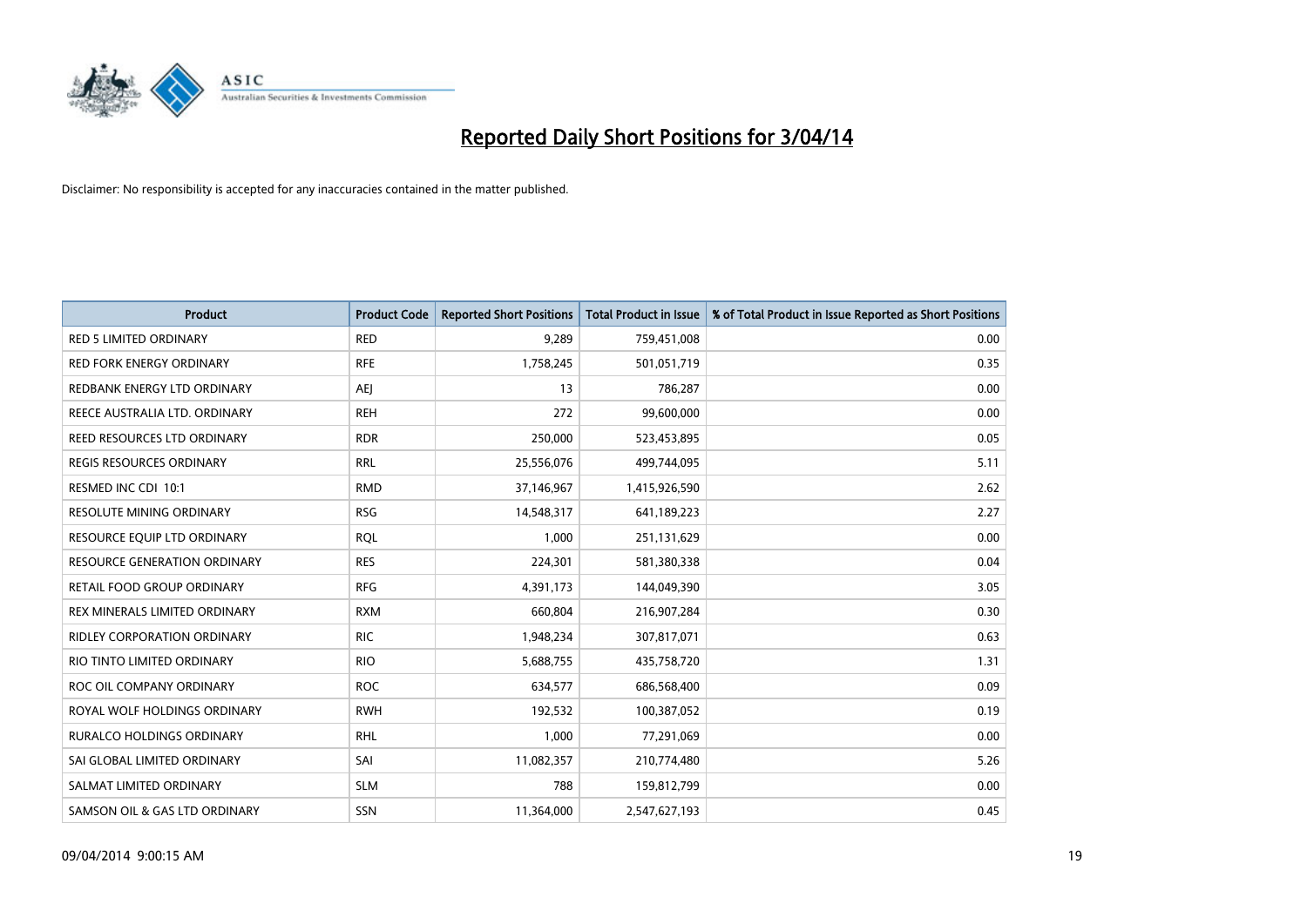

| <b>Product</b>                           | <b>Product Code</b> | <b>Reported Short Positions</b> | <b>Total Product in Issue</b> | % of Total Product in Issue Reported as Short Positions |
|------------------------------------------|---------------------|---------------------------------|-------------------------------|---------------------------------------------------------|
| SANDFIRE RESOURCES ORDINARY              | <b>SFR</b>          | 917,147                         | 155,640,968                   | 0.59                                                    |
| SANTOS LTD ORDINARY                      | <b>STO</b>          | 7,119,593                       | 975,312,895                   | 0.73                                                    |
| SARACEN MINERAL ORDINARY                 | <b>SAR</b>          | 1,720,431                       | 792,784,738                   | 0.22                                                    |
| SCA PROPERTY GROUP STAPLED SECURITIES    | <b>SCP</b>          | 48,768,154                      | 648,628,320                   | 7.52                                                    |
| SEEK LIMITED ORDINARY                    | <b>SEK</b>          | 5,570,547                       | 340,384,875                   | 1.64                                                    |
| SELECT HARVESTS ORDINARY                 | SHV                 | 16,851                          | 57,815,720                    | 0.03                                                    |
| SENEX ENERGY LIMITED ORDINARY            | <b>SXY</b>          | 7,360,323                       | 1,145,058,917                 | 0.64                                                    |
| SERVCORP LIMITED ORDINARY                | SRV                 | 26,340                          | 98,432,275                    | 0.03                                                    |
| SERVICE STREAM ORDINARY                  | <b>SSM</b>          | 30                              | 326,943,570                   | 0.00                                                    |
| SEVEN GROUP HOLDINGS ORDINARY            | <b>SVW</b>          | 123,427                         | 307,356,159                   | 0.04                                                    |
| SEVEN WEST MEDIA LTD ORDINARY            | <b>SWM</b>          | 10,889,014                      | 999,160,872                   | 1.09                                                    |
| SIGMA PHARMACEUTICAL ORDINARY            | <b>SIP</b>          | 8,946,339                       | 1,119,954,243                 | 0.80                                                    |
| SILEX SYSTEMS ORDINARY                   | <b>SLX</b>          | 2,941,540                       | 170,367,734                   | 1.73                                                    |
| SILVER CHEF LIMITED ORDINARY             | SIV                 | 109,069                         | 29,333,629                    | 0.37                                                    |
| SILVER LAKE RESOURCE ORDINARY            | <b>SLR</b>          | 22,557,630                      | 503,233,971                   | 4.48                                                    |
| SIMS METAL MGMT LTD ORDINARY             | SGM                 | 14,592,890                      | 204,468,597                   | 7.14                                                    |
| SINGAPORE TELECOMM. CHESS DEPOSITARY INT | SGT                 | 2,830,551                       | 141,656,570                   | 2.00                                                    |
| SINO GAS ENERGY ORDINARY                 | <b>SEH</b>          | 1,325,709                       | 1,530,457,040                 | 0.09                                                    |
| SIRIUS RESOURCES NL ORDINARY             | <b>SIR</b>          | 11,139,808                      | 261,980,167                   | 4.25                                                    |
| SIRTEX MEDICAL ORDINARY                  | <b>SRX</b>          | 63,062                          | 56,108,439                    | 0.11                                                    |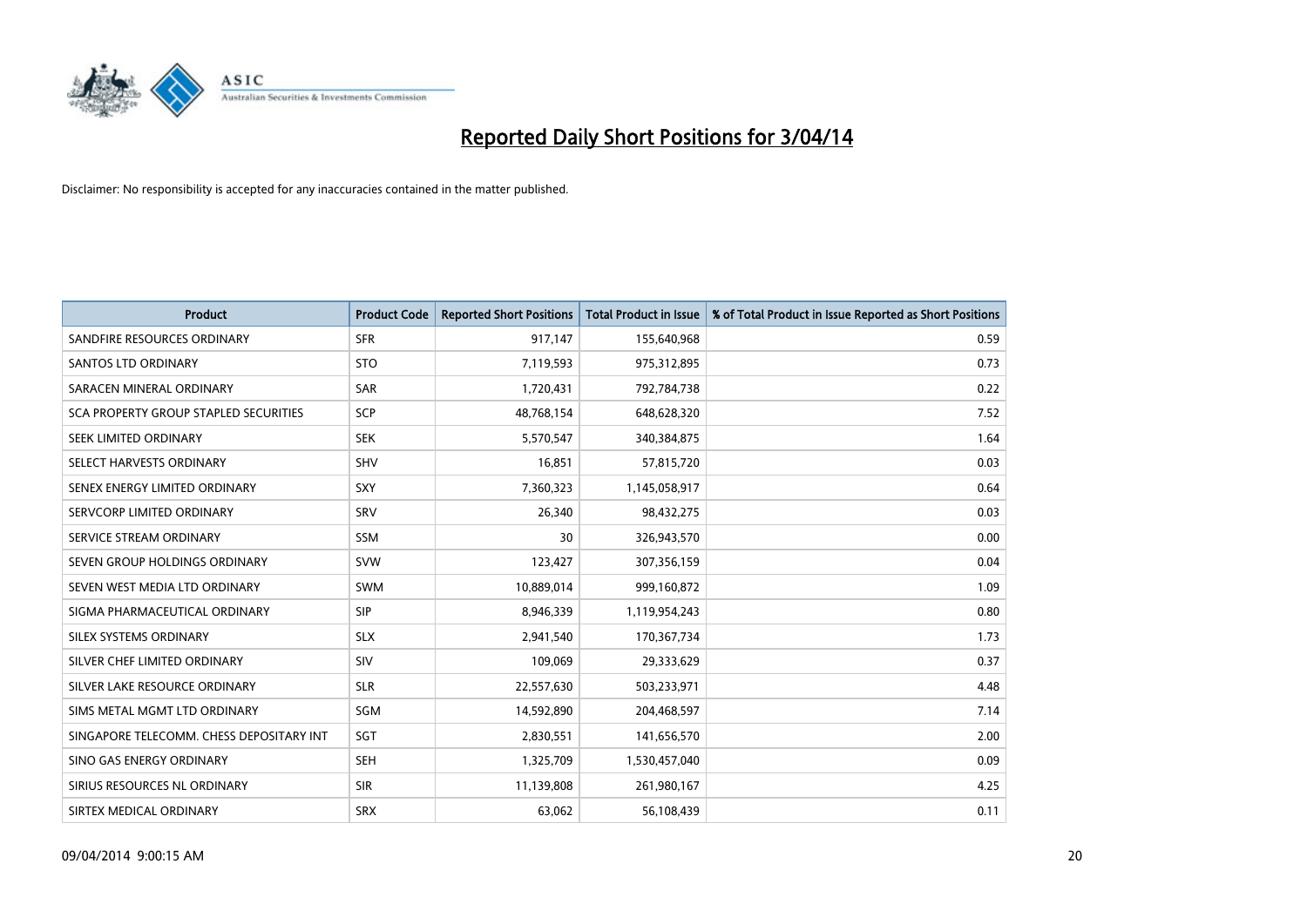

| <b>Product</b>                           | <b>Product Code</b> | <b>Reported Short Positions</b> | <b>Total Product in Issue</b> | % of Total Product in Issue Reported as Short Positions |
|------------------------------------------|---------------------|---------------------------------|-------------------------------|---------------------------------------------------------|
| SKILLED GROUP LTD ORDINARY               | <b>SKE</b>          | 2,046,601                       | 235,254,496                   | 0.87                                                    |
| SKY NETWORK ORDINARY                     | <b>SKT</b>          | 216,247                         | 389,139,785                   | 0.06                                                    |
| SKYCITY ENT GRP LTD ORDINARY             | <b>SKC</b>          | 500,188                         | 580,016,676                   | 0.09                                                    |
| <b>SLATER &amp; GORDON ORDINARY</b>      | SGH                 | 4,375,132                       | 203,821,542                   | 2.15                                                    |
| SMS MANAGEMENT, ORDINARY                 | <b>SMX</b>          | 2,214,381                       | 70,099,763                    | 3.16                                                    |
| SONIC HEALTHCARE ORDINARY                | <b>SHL</b>          | 4,248,304                       | 400,786,556                   | 1.06                                                    |
| SOUL PATTINSON (W.H) ORDINARY            | <b>SOL</b>          | 15,549                          | 239,395,320                   | 0.01                                                    |
| SOUTH BOULDER MINES ORDINARY             | <b>STB</b>          | 1                               | 128,827,826                   | 0.00                                                    |
| SP AUSNET STAPLED SECURITIES             | <b>SPN</b>          | 80,111,319                      | 3,386,607,080                 | 2.37                                                    |
| SPARK INFRASTRUCTURE STAPLED US PROHIBT. | SKI                 | 46,477,869                      | 1,326,734,264                 | 3.50                                                    |
| SPDR 200 FUND ETF UNITS                  | <b>STW</b>          | 38,279                          | 45,026,368                    | 0.09                                                    |
| SPDR 200 RESOURCES ETF UNITS             | <b>OZR</b>          | 17,288                          | 1,601,962                     | 1.08                                                    |
| SPDR S&P/ASX PROP FU ETF UNITS           | <b>SLF</b>          | 49,448                          | 44,200,001                    | 0.11                                                    |
| SPDR SMALL ORDS ETF UNITS                | SSO                 | 139,578                         | 801,304                       | 17.42                                                   |
| SPECIALTY FASHION ORDINARY               | <b>SFH</b>          | 50,001                          | 192,236,121                   | 0.03                                                    |
| ST BARBARA LIMITED ORDINARY              | SBM                 | 29,783,990                      | 488,074,077                   | 6.10                                                    |
| STARPHARMA HOLDINGS ORDINARY             | <b>SPL</b>          | 15,117,484                      | 284,664,680                   | 5.31                                                    |
| STEADFAST GROUP LTD ORDINARY             | <b>SDF</b>          | 1,389,992                       | 500,971,408                   | 0.28                                                    |
| STH CRS ELECT ENGNR ORDINARY             | <b>SXE</b>          | 19,155                          | 161,523,130                   | 0.01                                                    |
| STHN CROSS MEDIA ORDINARY                | <b>SXL</b>          | 16,542,576                      | 705,246,986                   | 2.35                                                    |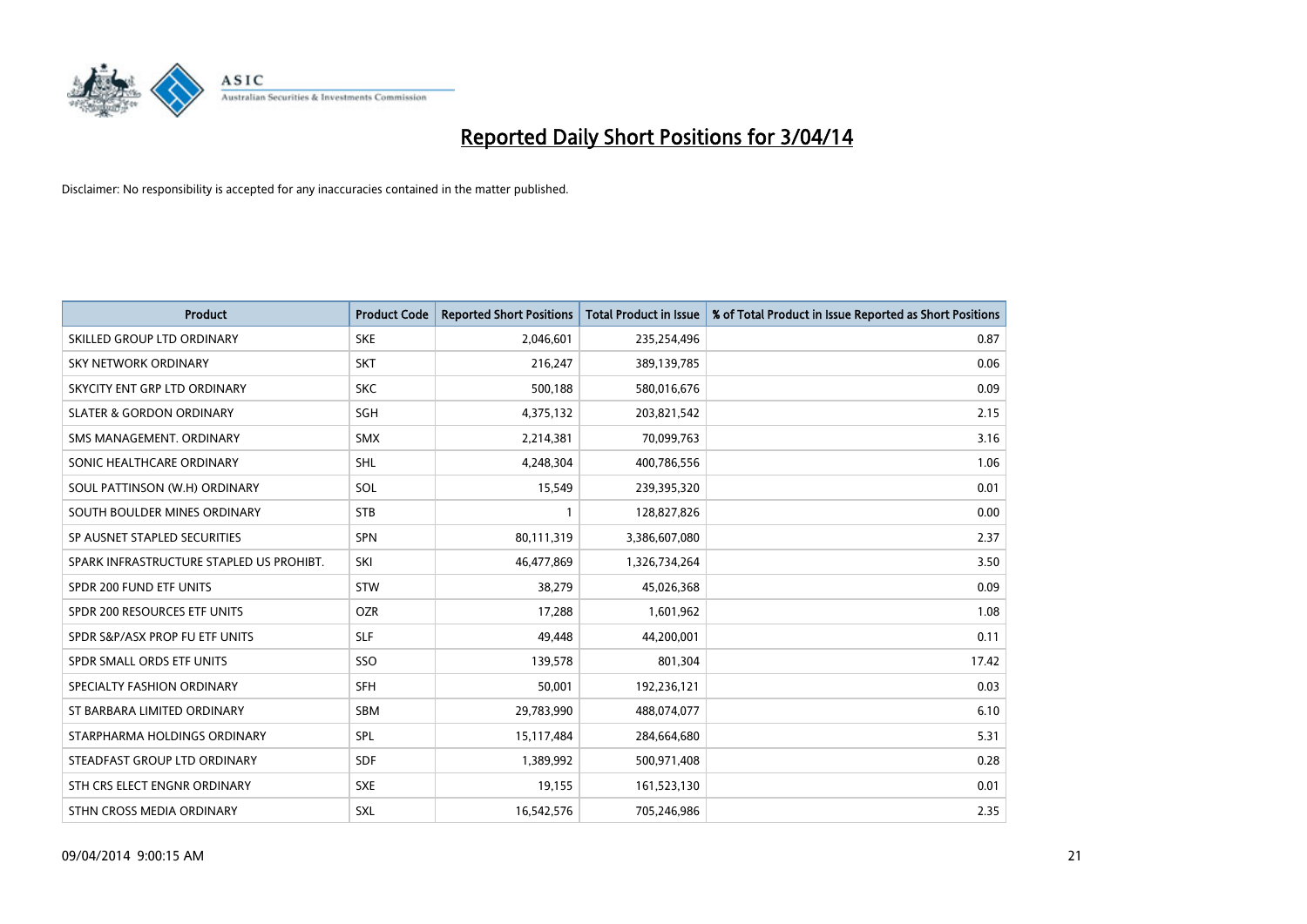

| <b>Product</b>                   | <b>Product Code</b> | <b>Reported Short Positions</b> | <b>Total Product in Issue</b> | % of Total Product in Issue Reported as Short Positions |
|----------------------------------|---------------------|---------------------------------|-------------------------------|---------------------------------------------------------|
| STOCKLAND UNITS/ORD STAPLED      | SGP                 | 10,404,975                      | 2,326,978,560                 | 0.45                                                    |
| STRAITS RES LTD. ORDINARY        | <b>SRQ</b>          | 28,747                          | 1,217,730,293                 | 0.00                                                    |
| STW COMMUNICATIONS ORDINARY      | SGN                 | 1,219,186                       | 403,828,512                   | 0.30                                                    |
| SUNCORP GROUP LTD ORDINARY       | <b>SUN</b>          | 9,457,096                       | 1,286,600,980                 | 0.74                                                    |
| SUNDANCE ENERGY ORDINARY         | <b>SEA</b>          | 9,980,938                       | 526,911,724                   | 1.89                                                    |
| SUNDANCE RESOURCES ORDINARY      | SDL                 | 85,530,818                      | 3,079,369,367                 | 2.78                                                    |
| SUNLAND GROUP LTD ORDINARY       | <b>SDG</b>          | 51,696                          | 181,710,087                   | 0.03                                                    |
| SUPER RET REP LTD ORDINARY       | SUL                 | 3,967,659                       | 196,731,620                   | 2.02                                                    |
| SYD AIRPORT STAPLED US PROHIBIT. | SYD                 | 15,456,381                      | 2,216,216,041                 | 0.70                                                    |
| SYRAH RESOURCES ORDINARY         | <b>SYR</b>          | 4,442,702                       | 162,385,614                   | 2.74                                                    |
| TABCORP HOLDINGS LTD ORDINARY    | <b>TAH</b>          | 18,550,366                      | 762,954,019                   | 2.43                                                    |
| TANAMI GOLD NL ORDINARY          | <b>TAM</b>          | 1,101                           | 1,175,097,046                 | 0.00                                                    |
| TAP OIL LIMITED ORDINARY         | <b>TAP</b>          | 54,866                          | 242,237,221                   | 0.02                                                    |
| TASSAL GROUP LIMITED ORDINARY    | <b>TGR</b>          | 169,062                         | 146,507,029                   | 0.12                                                    |
| TATTS GROUP LTD ORDINARY         | <b>TTS</b>          | 12,033,726                      | 1,417,117,821                 | 0.85                                                    |
| TECHNOLOGY ONE ORDINARY          | <b>TNE</b>          | 382,510                         | 307,751,455                   | 0.12                                                    |
| TELECOM CORPORATION ORDINARY     | <b>TEL</b>          | 15,103,637                      | 1,824,369,462                 | 0.83                                                    |
| TELSTRA CORPORATION. ORDINARY    | <b>TLS</b>          | 9,555,112                       | 12,443,074,357                | 0.08                                                    |
| TEN NETWORK HOLDINGS ORDINARY    | <b>TEN</b>          | 155,046,848                     | 2,630,984,596                 | 5.89                                                    |
| TERANGA GOLD CORP CDI 1:1        | <b>TGZ</b>          | 214,592                         | 107,748,431                   | 0.20                                                    |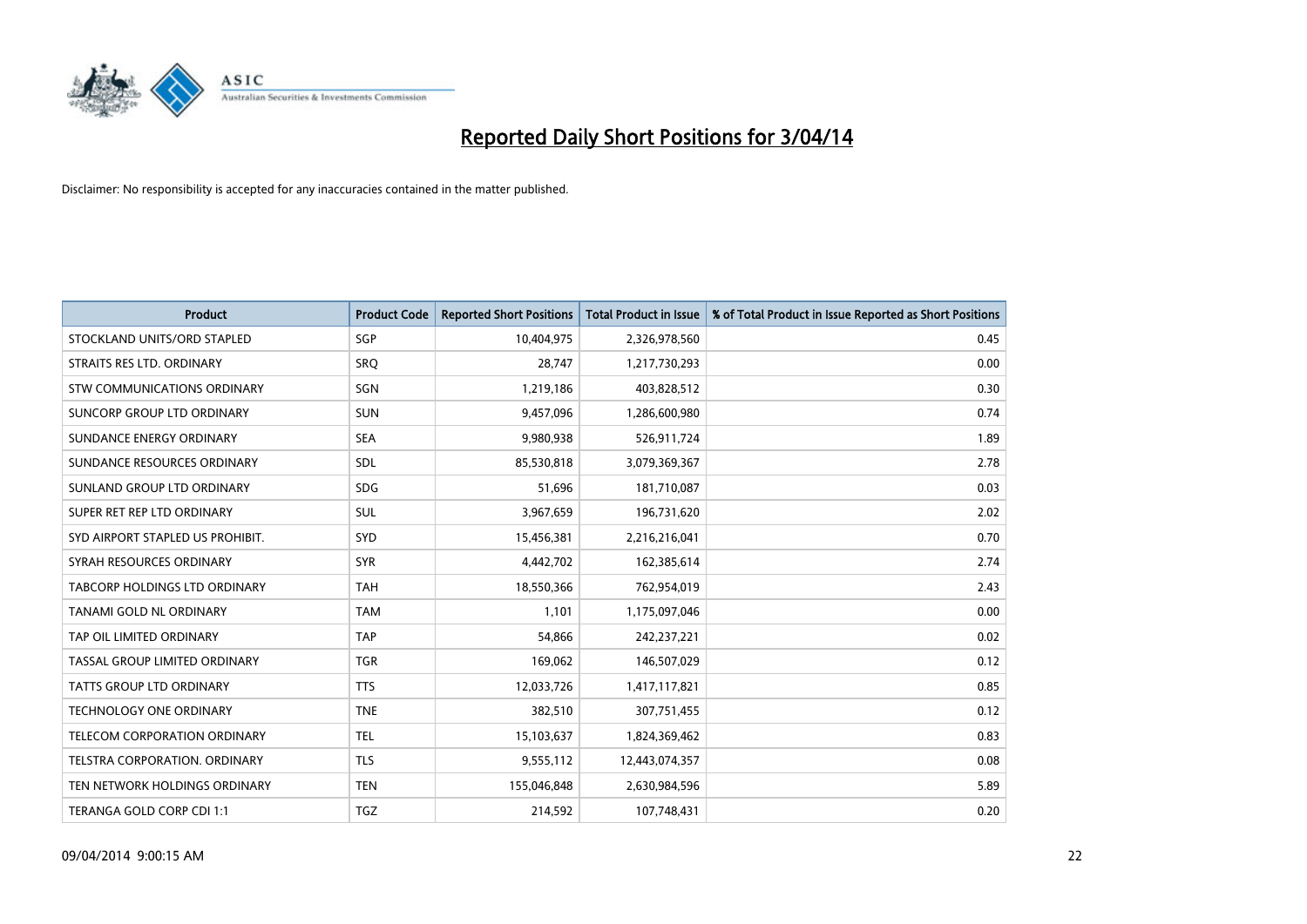

| <b>Product</b>                        | <b>Product Code</b> | <b>Reported Short Positions</b> | <b>Total Product in Issue</b> | % of Total Product in Issue Reported as Short Positions |
|---------------------------------------|---------------------|---------------------------------|-------------------------------|---------------------------------------------------------|
| TFS CORPORATION LTD ORDINARY          | <b>TFC</b>          | 689,246                         | 282,157,408                   | 0.24                                                    |
| THE REJECT SHOP ORDINARY              | <b>TRS</b>          | 1,980,523                       | 28,826,248                    | 6.87                                                    |
| <b>TIGER RESOURCES ORDINARY</b>       | <b>TGS</b>          | 138,161                         | 803,311,695                   | 0.02                                                    |
| TITAN ENERGY SERVICE ORDINARY         | <b>TTN</b>          | 3,255                           | 49,021,963                    | 0.01                                                    |
| TOLL HOLDINGS LTD ORDINARY            | <b>TOL</b>          | 35,645,288                      | 717,133,875                   | 4.97                                                    |
| TOX FREE SOLUTIONS ORDINARY           | <b>TOX</b>          | 2,378,805                       | 133,252,359                   | 1.79                                                    |
| TPG TELECOM LIMITED ORDINARY          | <b>TPM</b>          | 2,401,061                       | 793,808,141                   | 0.30                                                    |
| TRADE ME GROUP ORDINARY               | <b>TME</b>          | 1,895,391                       | 396,548,005                   | 0.48                                                    |
| <b>TRANSFIELD SERVICES ORDINARY</b>   | <b>TSE</b>          | 36,516,437                      | 512,457,716                   | 7.13                                                    |
| TRANSPACIFIC INDUST, ORDINARY         | <b>TPI</b>          | 14,637,546                      | 1,578,786,704                 | 0.93                                                    |
| TRANSURBAN GROUP TRIPLE STAPLED SEC.  | <b>TCL</b>          | 7,300,766                       | 1,491,855,200                 | 0.49                                                    |
| <b>TREASURY GROUP ORDINARY</b>        | <b>TRG</b>          | 12,903                          | 23,070,755                    | 0.06                                                    |
| TREASURY WINE ESTATE ORDINARY         | <b>TWE</b>          | 55,718,078                      | 647,227,144                   | 8.61                                                    |
| TROY RESOURCES LTD ORDINARY           | <b>TRY</b>          | 3,616,454                       | 195,034,997                   | 1.85                                                    |
| TWENTY-FIRST FOX INC A NON-VOTING CDI | <b>FOXLV</b>        | 354,945                         | 20,840,872                    | 1.70                                                    |
| TWENTY-FIRST FOX INC B VOTING CDI     | <b>FOX</b>          | 1,838,622                       | 166,198,478                   | 1.11                                                    |
| UGL LIMITED ORDINARY                  | UGL                 | 22,659,591                      | 166,511,240                   | 13.61                                                   |
| UNILIFE CORPORATION CDI 6:1           | <b>UNS</b>          | 340,427                         | 266,792,322                   | 0.13                                                    |
| UXC LIMITED ORDINARY                  | <b>UXC</b>          | 3,252,260                       | 320,706,487                   | 1.01                                                    |
| VEDA GROUP LTD ORDINARY               | <b>VED</b>          | 6,704,296                       | 842,055,406                   | 0.80                                                    |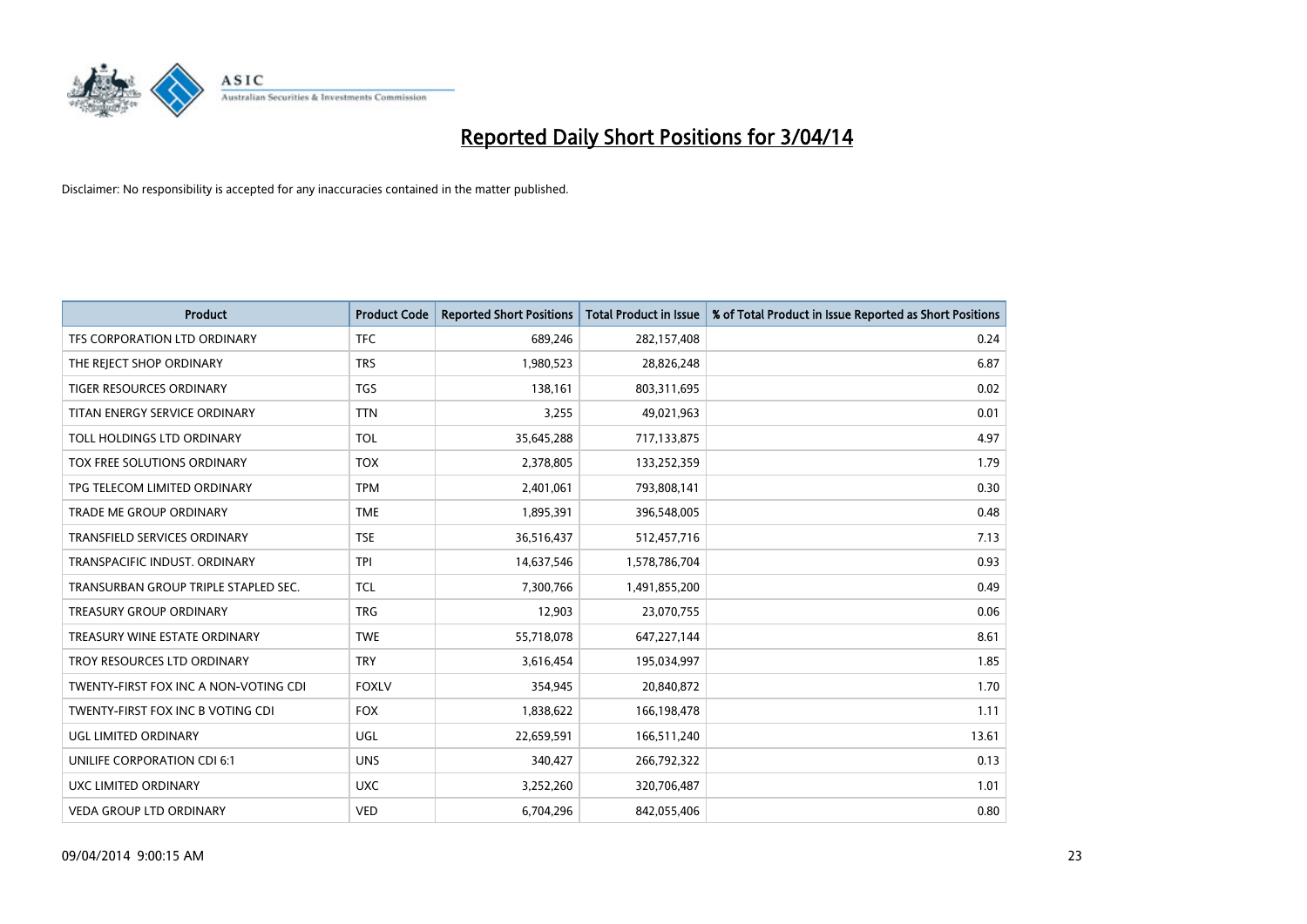

| <b>Product</b>                       | <b>Product Code</b> | <b>Reported Short Positions</b> | <b>Total Product in Issue</b> | % of Total Product in Issue Reported as Short Positions |
|--------------------------------------|---------------------|---------------------------------|-------------------------------|---------------------------------------------------------|
| <b>VILLAGE ROADSHOW LTD ORDINARY</b> | <b>VRL</b>          | 1,408,601                       | 159,498,988                   | 0.88                                                    |
| VIRGIN AUS HLDG LTD ORDINARY         | <b>VAH</b>          | 60,932,518                      | 3,514,825,734                 | 1.73                                                    |
| <b>VIRTUS HEALTH LTD ORDINARY</b>    | <b>VRT</b>          | 3,346,604                       | 79,722,678                    | 4.20                                                    |
| VISION EYE INSTITUTE ORDINARY        | <b>VEI</b>          | 205,354                         | 160,759,740                   | 0.13                                                    |
| <b>VOCATION LTD ORDINARY</b>         | <b>VET</b>          | 11,169,052                      | 200,000,000                   | 5.58                                                    |
| <b>VOCUS COMMS LTD ORDINARY</b>      | <b>VOC</b>          | 471,423                         | 92,740,166                    | 0.51                                                    |
| <b>WATPAC LIMITED ORDINARY</b>       | <b>WTP</b>          | 4,422                           | 186,489,922                   | 0.00                                                    |
| WEBIET LIMITED ORDINARY              | <b>WEB</b>          | 2,220,877                       | 79,397,959                    | 2.80                                                    |
| <b>WESFARMERS LIMITED ORDINARY</b>   | <b>WES</b>          | 5,332,508                       | 1,143,274,951                 | 0.47                                                    |
| WESTERN AREAS LTD ORDINARY           | <b>WSA</b>          | 20,301,526                      | 232,310,014                   | 8.74                                                    |
| WESTERN DESERT RES. ORDINARY         | <b>WDR</b>          | 7,552,644                       | 500,040,257                   | 1.51                                                    |
| WESTFIELD GROUP ORD/UNIT STAPLED SEC | <b>WDC</b>          | 4,220,729                       | 2,113,501,814                 | 0.20                                                    |
| WESTFIELD RETAIL TST UNIT STAPLED    | <b>WRT</b>          | 18,341,119                      | 2,979,214,029                 | 0.62                                                    |
| WESTPAC BANKING CORP ORDINARY        | <b>WBC</b>          | 20,482,328                      | 3,109,048,309                 | 0.66                                                    |
| <b>WESTSIDE CORPORATION ORDINARY</b> | <b>WCL</b>          | 100,000                         | 443,925,821                   | 0.02                                                    |
| WHITE ENERGY COMPANY ORDINARY        | <b>WEC</b>          | 1,649,423                       | 322,974,494                   | 0.51                                                    |
| WHITEHAVEN COAL ORDINARY             | <b>WHC</b>          | 71,391,342                      | 1,025,692,710                 | 6.96                                                    |
| WIDE BAY AUST LTD ORDINARY           | <b>WBB</b>          | 451                             | 36,238,600                    | 0.00                                                    |
| WINDIMURRA VANADIUM ORDINARY         | <b>WVL</b>          | 20,461                          | 19,284,366                    | 0.11                                                    |
| WOODSIDE PETROLEUM ORDINARY          | <b>WPL</b>          | 6,266,635                       | 823,910,657                   | 0.76                                                    |